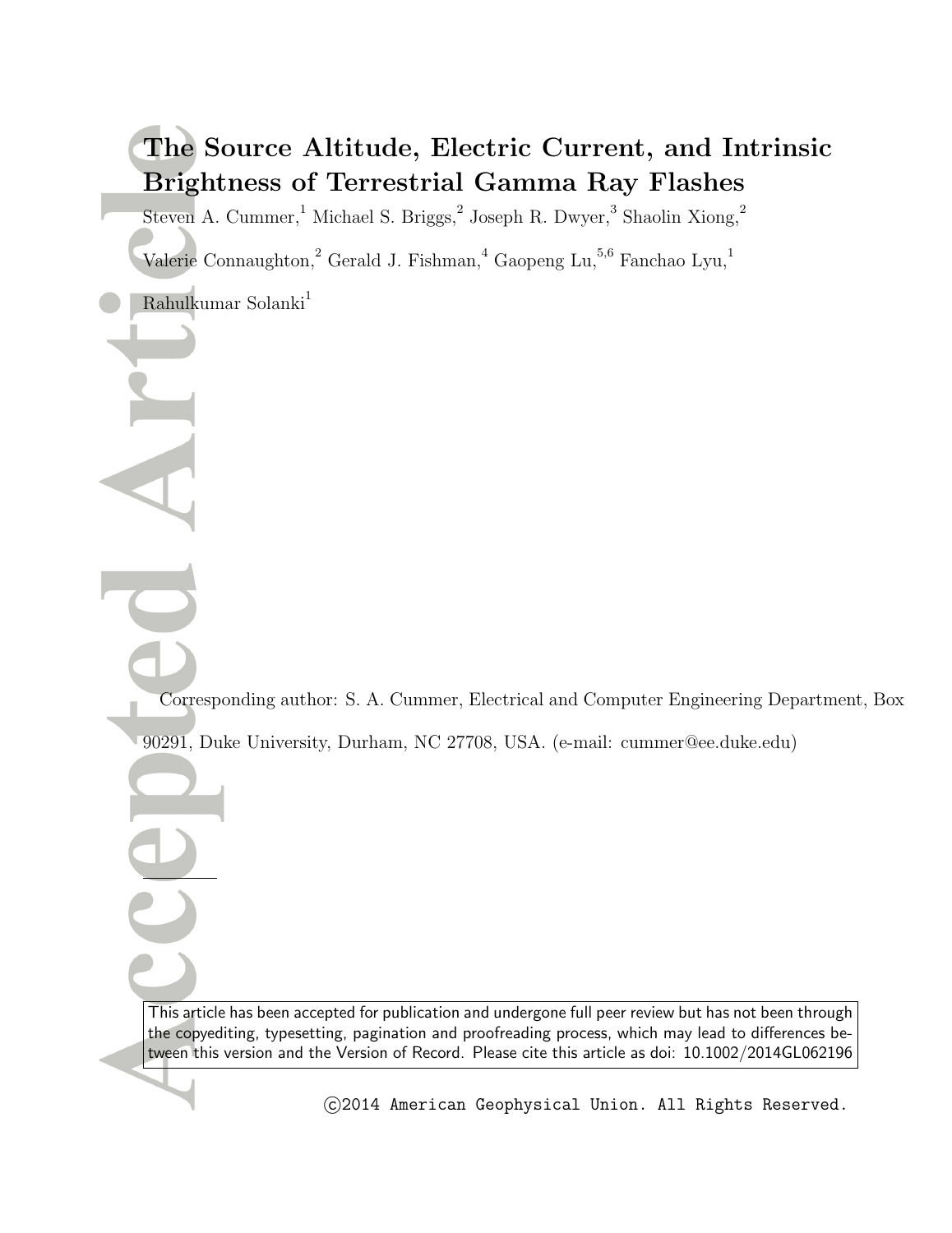Many details of how thunderstorms generate terrestrial gamma-ray flashes (TGFs) and other forms of high energy radiation remain uncertain, including the basic question of where they are produced. We exploit the associa-

<sup>1</sup>Electrical and Computer Engineering Department, Duke University, Durham, North Carolina, USA <sup>2</sup>CSPAR, University of Alabama in Huntsville, Huntsville, Alabama, USA <sup>3</sup>Department of Physics, University of New Hampshire, Durham, New Hampshire, USA <sup>4</sup>University of Alabama in Huntsville, Huntsville, Alabama, USA <sup>5</sup>Key Laboratory of Middle Atmosphere and Global Environment Observation, Institute of Atmospheric Physics, Chinese Academy of Sciences, Beijing, China <sup>6</sup>Collaborative Innovation Center on Forecast and Evaluation of Meteorological

Disasters, Nanjing University of Information

Science and Technology, Nanjing, China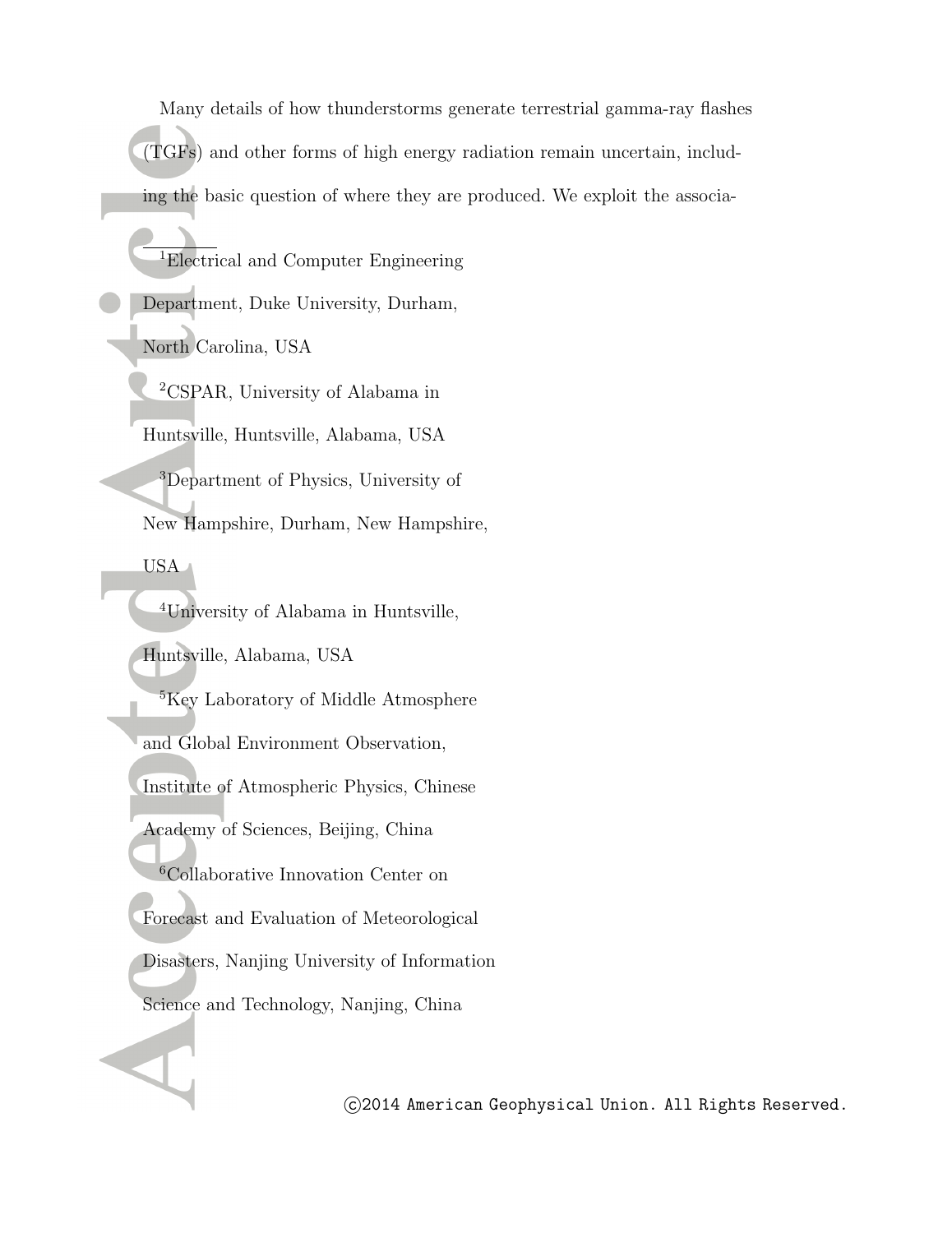tion of distinct low frequency radio emissions with generation of terrestrial gamma-ray flashes (TGFs) to directly measure for the first time the TGF source altitude. Analysis of two events reveals source altitudes of 11.8*±*0.4 km and  $11.9\pm0.9$  km. This places the source region in the interior of the thunderstorm between the two main charge layers, and implies an intrinsic TGF brightness of approximately  $10^{18}$  runaway electrons. The electric current in this non-traditional lightning process is found to be strong enough to drive nonlinear effects in the ionosphere, and in one case is comparable to the highest peak current lightning processes on the planet.

A ccept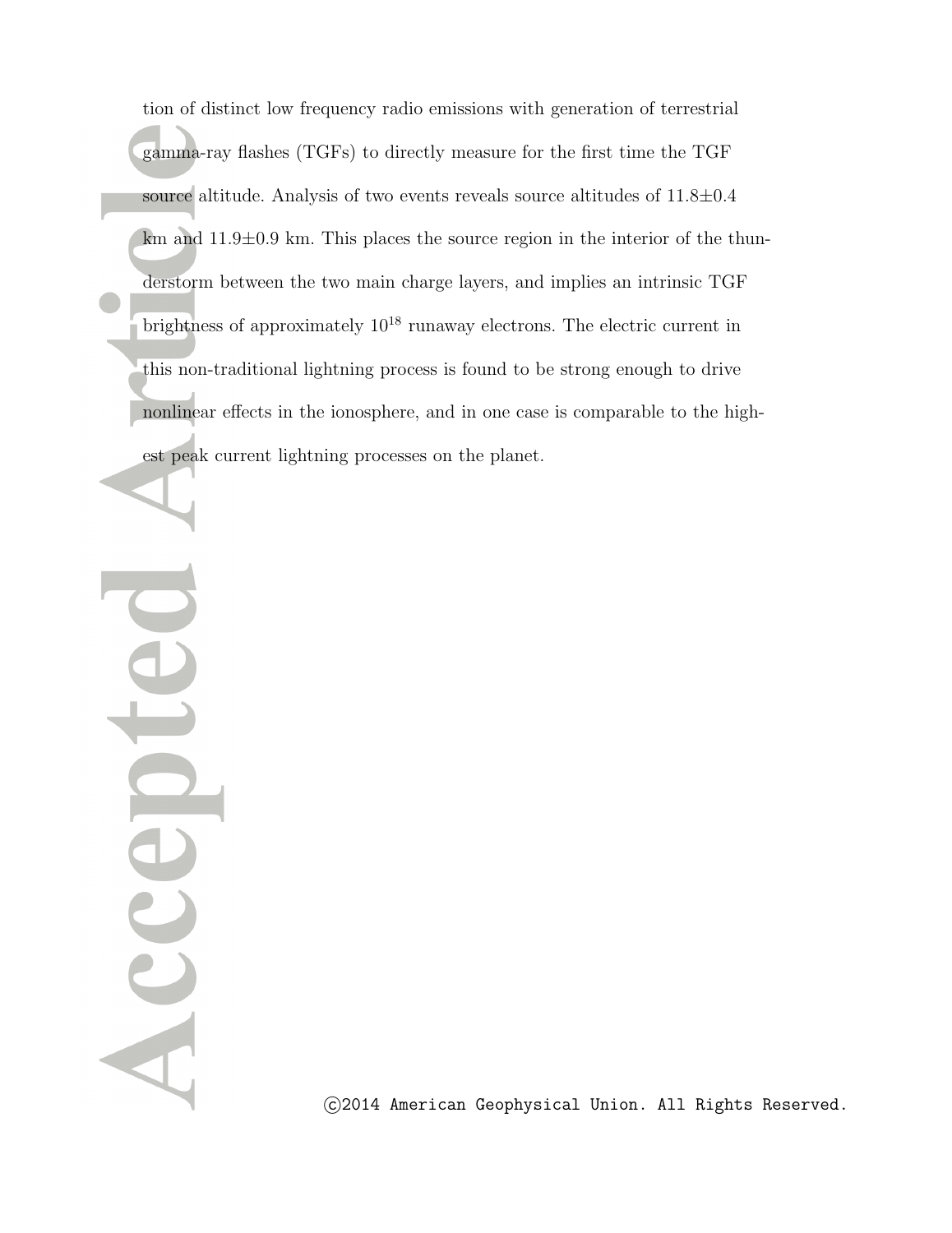#### **1. Introduction**

One of the most surprising modern discoveries in atmospheric electricity is that thunderstorms generate terrestrial gamma-ray flashes (TGFs) [*Fishman et al.*, 1994] and associated high energy electrons [*Dwyer et al.*, 2008], positrons [*Briggs et al.*, 2011], and perhaps neutrons [*Chilingarian et al.*, 2010]. The relativistic runaway electron avalanche process [*Gurevich et al.*, 1992; *Dwyer et al.*, 2012] is widely agreed to be the root cause, but fundamental questions remain open. There are several distinct theories about how RREA process is initiated and develops [*Dwyer* , 2008; *Celestin et al.*, 2012]. Moreover, observational limitations mean that estimates of how often TGFs occur range from rarely [*Smith et al.*, 2011] to commonly [*Østgaard et al.*, 2012].

A critical but unknown parameter linked to basic TGF properties such as intrinsic brightness and occurrence rate, and which may prove valuable for distinguishing the underlying physics, is the TGF source altitude. This was originally thought to be at mesospheric altitudes [*Taranenko and Roussel-Dupré*, 1996], but it was later shown only lower source altitudes were possible due to modest charge moment changes in the associated lightning [*Cummer et al.*, 2005]. TGF spectral analysis has more tightly constrained the source altitude to below 20 km [*Dwyer and Smith*, 2005], which has been confirmed by additional measurements and analysis[*Carlson et al.*, 2007; *Gjesteland et al.*, 2010; *Marisaldi et al.*, 2014].

Radio measurements have provided some additional information. [*Stanley et al.*, 2006] were the first to show that TGFs are produced during positive polarity in-cloud lightning processes, and not by cloud-to-ground strokes, by analyzing radio emissions near the time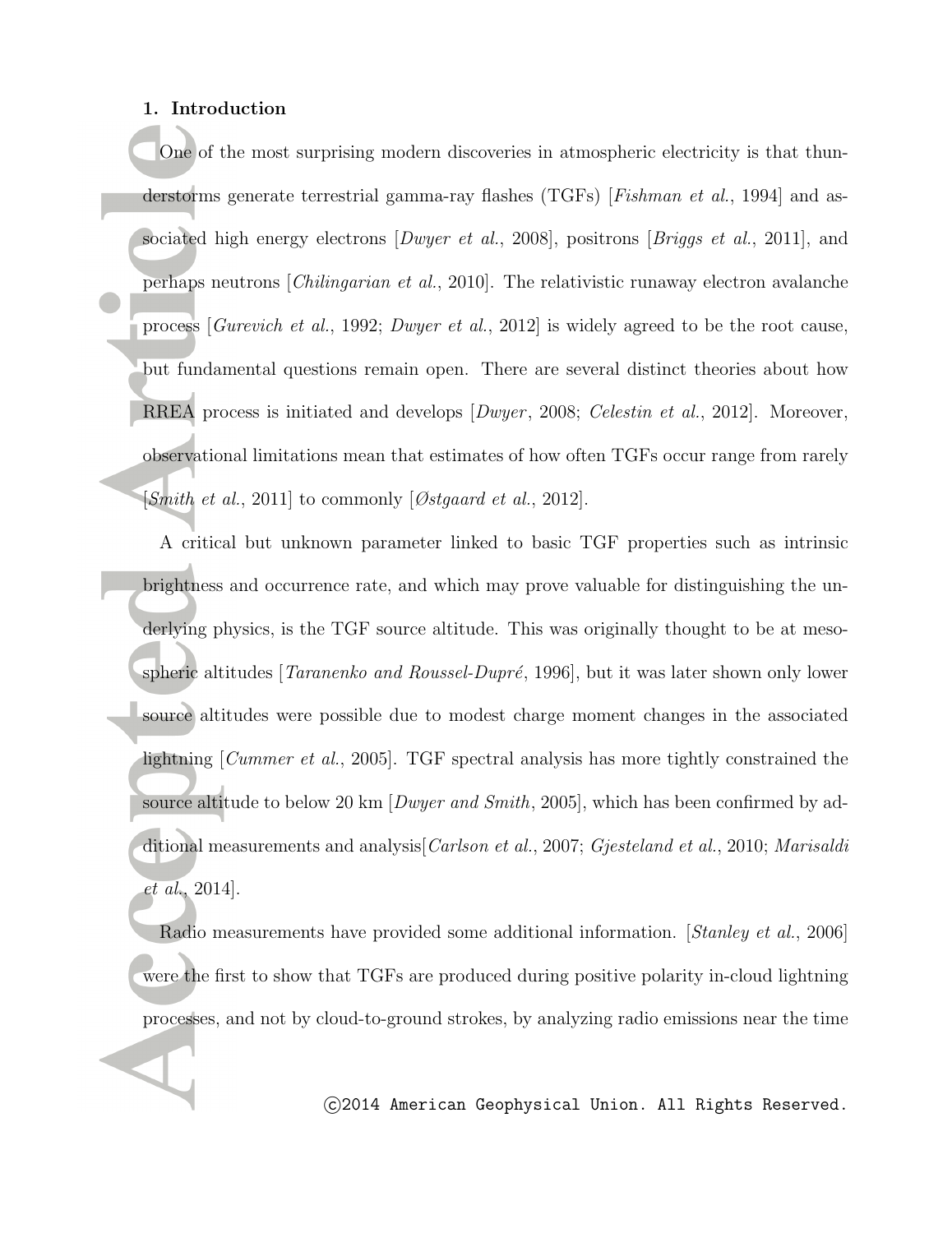of the TGF. Further analysis (similar to what we perform here) for two TGFs placed radio sources that occurred within several milliseconds of the TGFs at 11.5 and 13.6 km altitude. However, these measurements did not provide the source altitude of TGFs because timing uncertainty prevented connection of the TGF to specific radio emissions, and thus it was not clear where and when the TGFs were produced. [*Shao et al.*, 2010] and [*Lu et al.*, 2010] showed through several more examples that TGFs were produced at some time during upward IC leader propagation between roughly 10 and 15 km, but again the timing uncertainty prevented any direct insight into the altitude where the TGF actually originated.

Here we exploit the association of the TGF-generating process with simultaneous and distinct low frequency radio emissions [*Cummer et al.*, 2011; *Connaughton et al.*, 2013], and the reflected multipath propagation of such a signal with an elevated source, to directly measure the source altitude of two TGFs. The resulting altitudes are close to 12 km and imply about 5 times higher instrinsic brightness (*∼*10<sup>18</sup> runaway electrons) than most previous simulations have assumed, and place the source region in the interior of the thunderstorm between the two main charge layers. The source current moment for one of these TGFs reaches above 500 kA km, showing that this nontraditional in-cloud lightning process is not only strong enough to drive nonlinear effects in the ionosphere [*Barrington-Leigh and Inan*, 1999] but is among the highest peak current lightning processes on the planet.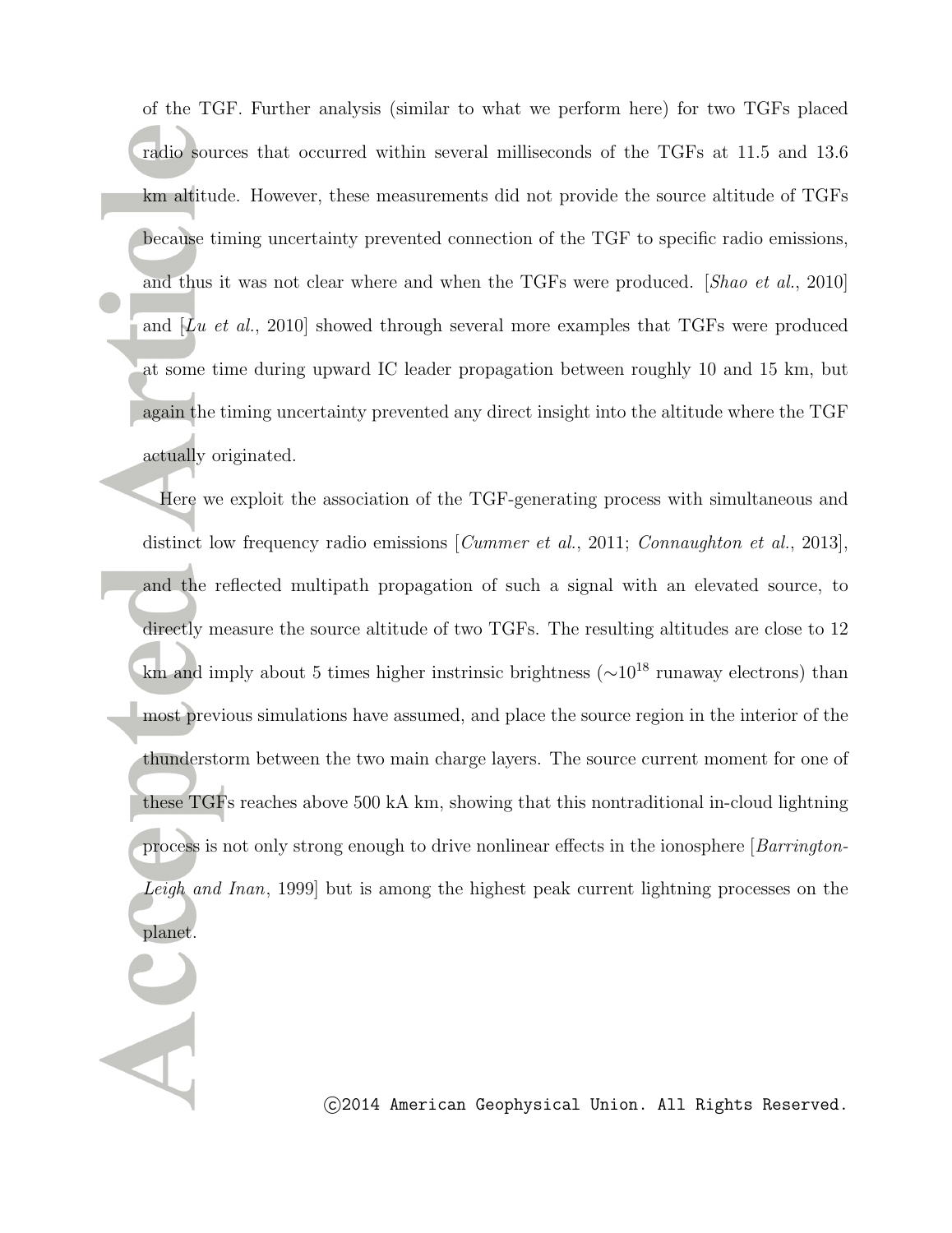#### **2. Instruments and Data**

The TGF photons in the events analyzed here were observed by the GBM instrument on the Fermi satellite [*Briggs et al.*, 2010] and were identified in the GBM ground-search procedure [*Briggs et al.*, 2013]. The simultaneous radio emissions were recorded with a two-axis magnetic field sensor with a 1–300 kHz bandwidth deployed at the Florida Institute of Technology and located at 28.062*◦*N latitude and –80.624*◦*E longitude. The sensor has a flat frequency response from 100–200 kHz and a frequency-proportional response from 1–100 kHz. Absolute amplitude calibration was obtained from both laboratory measurements and in-field cross-calibration with other magnetic sensors. GPS timing for both the radio and photon measurements ensures absolute timing accuracy of several microseconds.

The TGFs analyzed here were carefully selected for this analysis based on several criteria. We require radio emissions with a clear ionospheric reflection of the TGF-associated pulse. This in turn requires a fast, low noise, and high amplitude source pulse, and also no other significant radio pulses overlapping the ground wave or ionospheric reflection. Events during local night are preferred, when the ionosphere is a better reflector, and also the distance from source to radio sensor needs to be less than 1000 km so that the direct and reflected waves are as temporally separated as possible. Independent geolocation of the lightning source region is also needed for the timing calculation to confirm that the radio pulse whose source altitude we are measuring is simultaneous with the TGF. The selection is significantly biased towards short TGFs with stronger and short-time-scale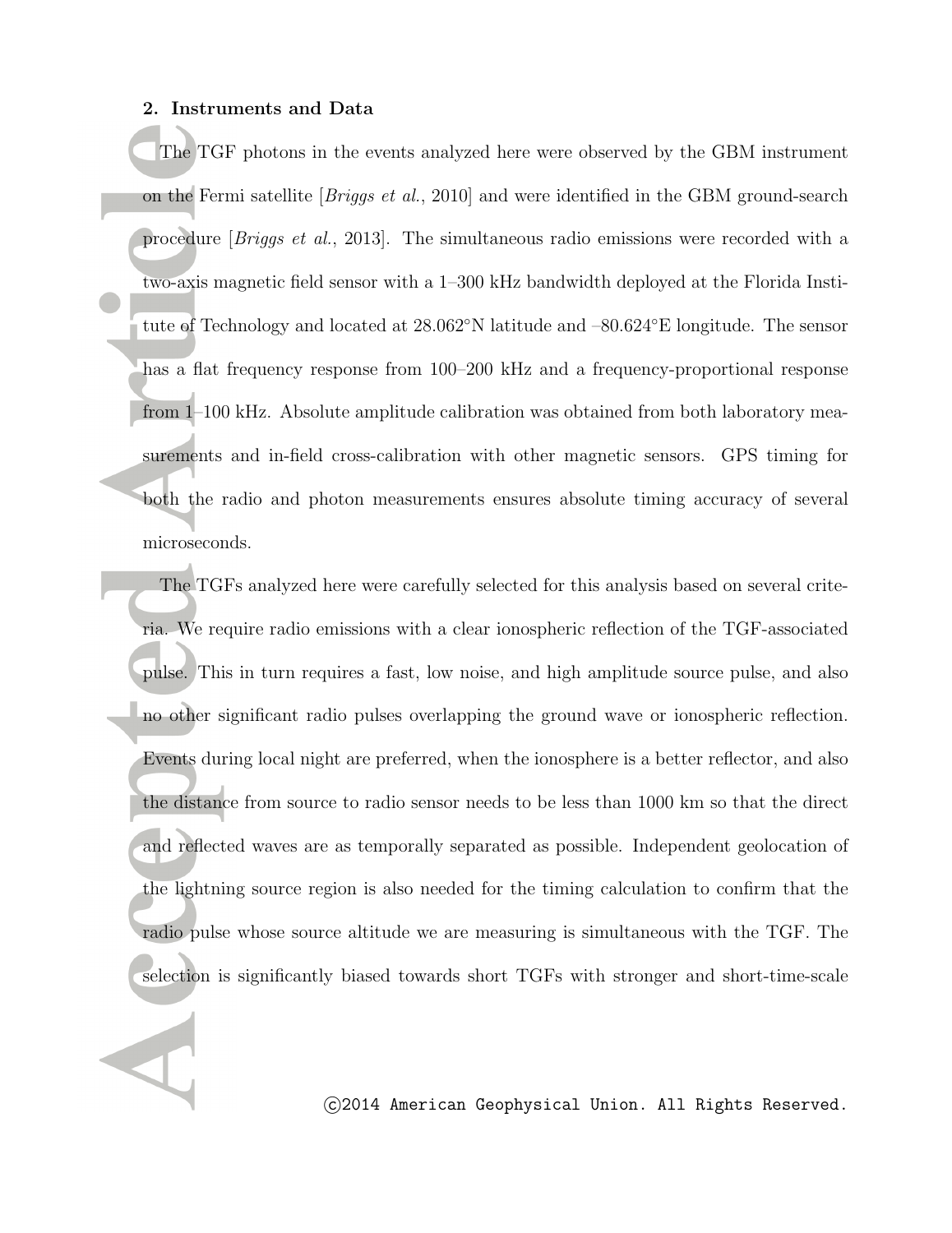radio emissions. There are a handful of events that meet these criteria in our database, and the two best were selected for analysis.

TGF1 was detected by GBM on 1 August 2011 at 02:57:17 UTC when Fermi was at 546.94 km altitude with a geographic footprint of 24.5157*◦*N –84.9626*◦*E (note that all locations and distances are based on the WGS-84 coordinate system). The National Lightning Detection Network (NLDN) reported this event as  $a +120$  kA in-cloud pulse at 02:57:17.409 UTC and 22.5287*◦*N –82.1604*◦*E. The oceanic location resulted in a relatively large (1.2 km) reported 50% geolocation error ellipse semimajor axis. This is 632 km from the FT sensor and 361 km from the Fermi footprint at the time of the TGF.

TGF2 was detected by GBM on 25 September 2013 at 05:25:13 UTC when Fermi was at 537.40 km altitude with a geographic footprint of 23.7092*◦*N -84.3753*◦*E. An NLDN geolocation with approximately 5 km accuracy is 28.34*◦*N –86.24*◦*E (normal processing failed because most nearby sensors were saturated by the event). Time difference of arrival analysis from our 5 LF stations yield a location of 28.34*◦*N –86.29*◦*E. The Earth Networks Total Lightning Network (ENTLN) reported a location for this event of of 28.342*◦*N – 86.292*◦*E. We assume this last location in the analysis and conservatively estimate the location uncertainty at 2–3 km. This is 557 km from the FT sensor and 548 km from the Fermi footprint at the time of the TGF.

Figure 1a shows a map of the relevant locations for these two events. Assuming a 12.0 km source altitude for the TGF photons, Figure 1b and 1c show the recorded LF radio signals and TGF photon arrival times, referenced back to the source by subtracting the speed of light propagation time for each. Only the gamma rays detected with the higher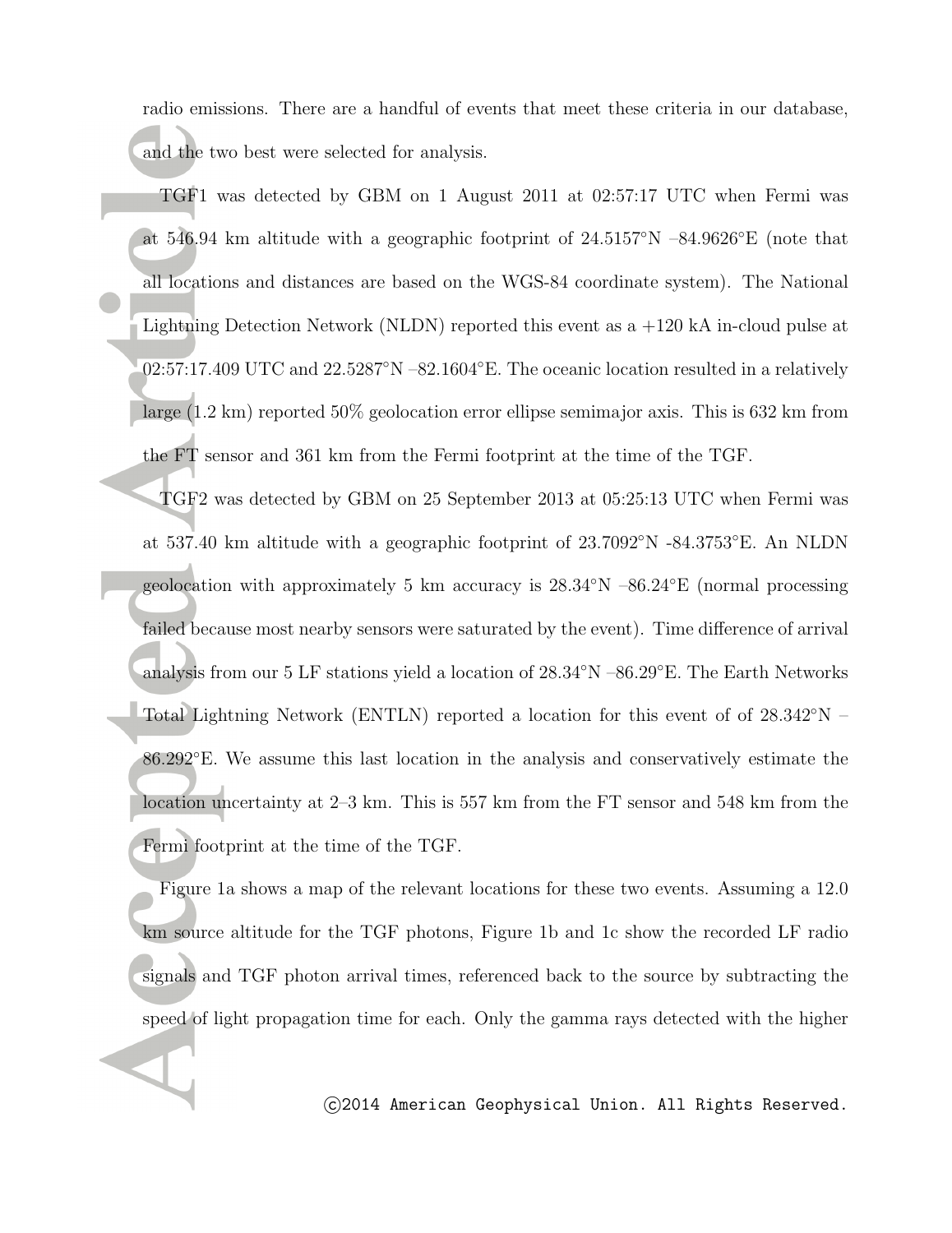energy (*>*200 keV) bismuth germanate (BGO) detectors [*Briggs et al.*, 2010] are shown so that delayed, lower energy Compton-scattered photons are deemphasized, and the photon arrival time reflects the actual photon generation time.

It is critical to show that the simultaneity of the TGF photon pulse and the LF radio pulse holds in these two cases in order to argue that they occur at the same time and place [*Cummer et al.*, 2011; *Connaughton et al.*, 2013; *Dwyer and Cummer* , 2013]. Restricting the timing analysis to BGO-detected photons, which is necessary given the short duration of these TGFs, does not leave enough photons (11 and 14, respectively) to bin into statistically meaningful time profiles as done by *Cummer et al.* [2011]. We can thus best evaluate simultaneity by examining the start times and durations of the photon and radio pulses in Figures 1b and 1c.

In both cases, the first photon that is clearly part of the TGF occurs within 10  $\mu$ s of the start of the LF ground wave pulse. This level of time discrepancy is consistent with the possible horizontal source location uncertainty of several km, and thus the signal onsets are effectively simultaneous. The durations of TGF1 and TGF2 are 44 and 34 microseconds, respectively, although there is notable energy dispersion in both cases and it is possible that the true source durations were even shorter. The durations of the LF radio pulses (which appear as tri-polar pulses due to the frequency response of the sensors) are 46 and 33 microseconds, respectively.

This confirms the simultaneity of the photon and radio emissions in these two events, which in turn strongly suggests that the radio emissions are at least partly and perhaps entirely from the TGF-generating process [*Cummer et al.*, 2011; *Dwyer* , 2012; *Connaughton*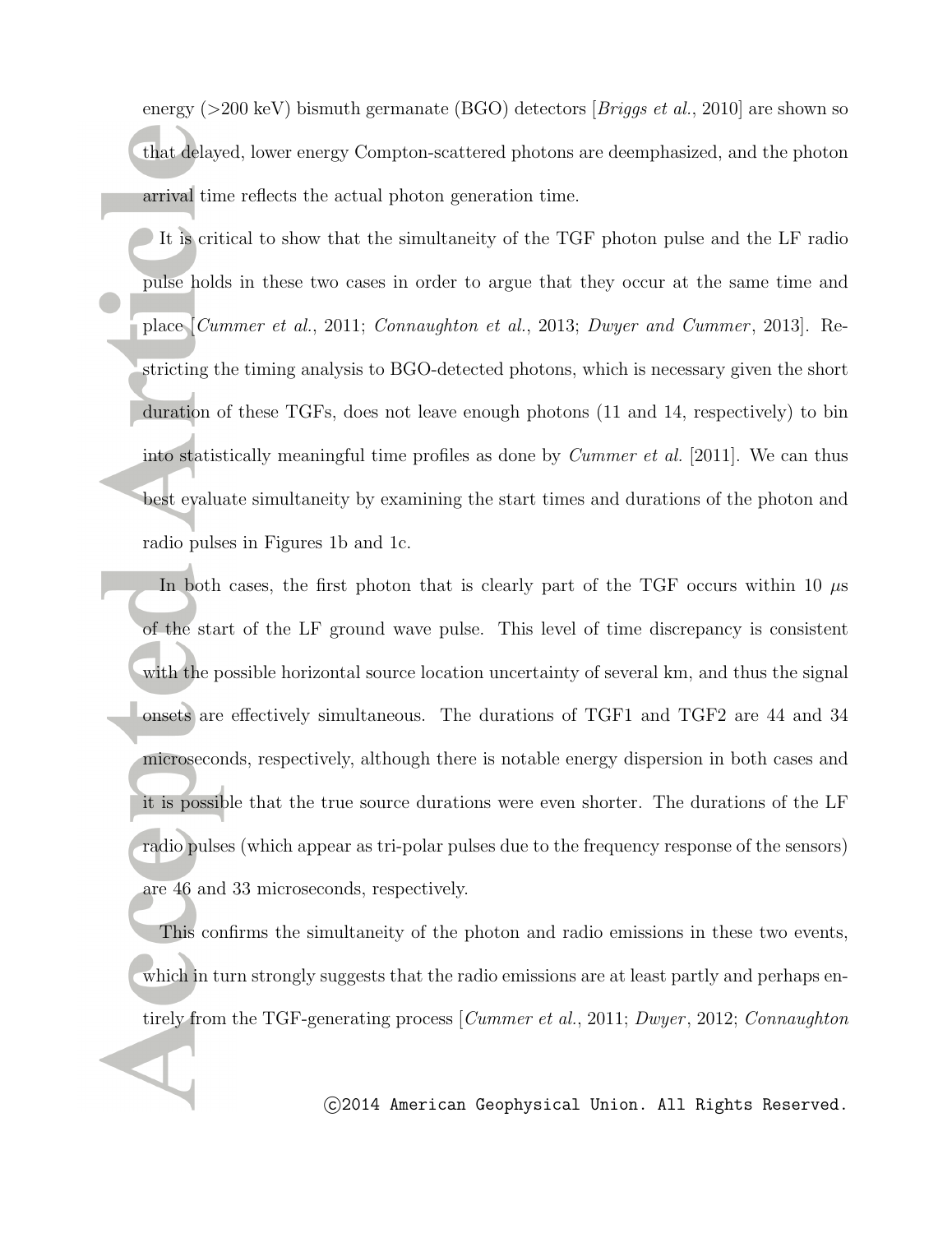*et al.*, 2013; *Dwyer and Cummer* , 2013] and that these two processes are coincident in time and space. Throughout the remaining analysis, we thus assume that the altitude of radio emission is the altitude of the TGF generation.

### **3. TGF Source Altitude Analysis**

The LF radio emissions in Figures 1b and 1c show that the first ionospheric reflected pulse shifts closer to the ground wave as propagation distance increases, and that the reflected pulses from both TGFs at the FT sensor are composed of two distinct peaks. This is the signature of an above-ground source, and the relative peak timing can be used to accurately estimate that source altitude [*Smith et al.*, 2004].

We use a simple ground-wave-only propagation model [*Dwyer and Cummer* , 2013] to estimate the source current moment waveform for each event. A simple gaussian source reproduces more than 95% of the energy in the measured ground wave signal in both events (full width half maxima of 16.8 and 11.2 *µ*s). The extracted source current moment waveforms are shown in Figure 2a. The total charge moment changes for these are 2.1 and 6.5 C km, respectively.

Our extraction of the source altitude is based on a detailed comparison of measured and simulated magnetic field waveforms. To make as accurate an estimate as possible given the complicated frequency-dependent reflectivity of a realistic ionosphere, we use the extracted source current moment waveforms as the source term in a numerical simulation of very low frequency and low frequency electromagnetic wave propagation in the Earth-ionosphere waveguide [*Hu and Cummer*, 2006]. The height of the ionosphere plays a modest role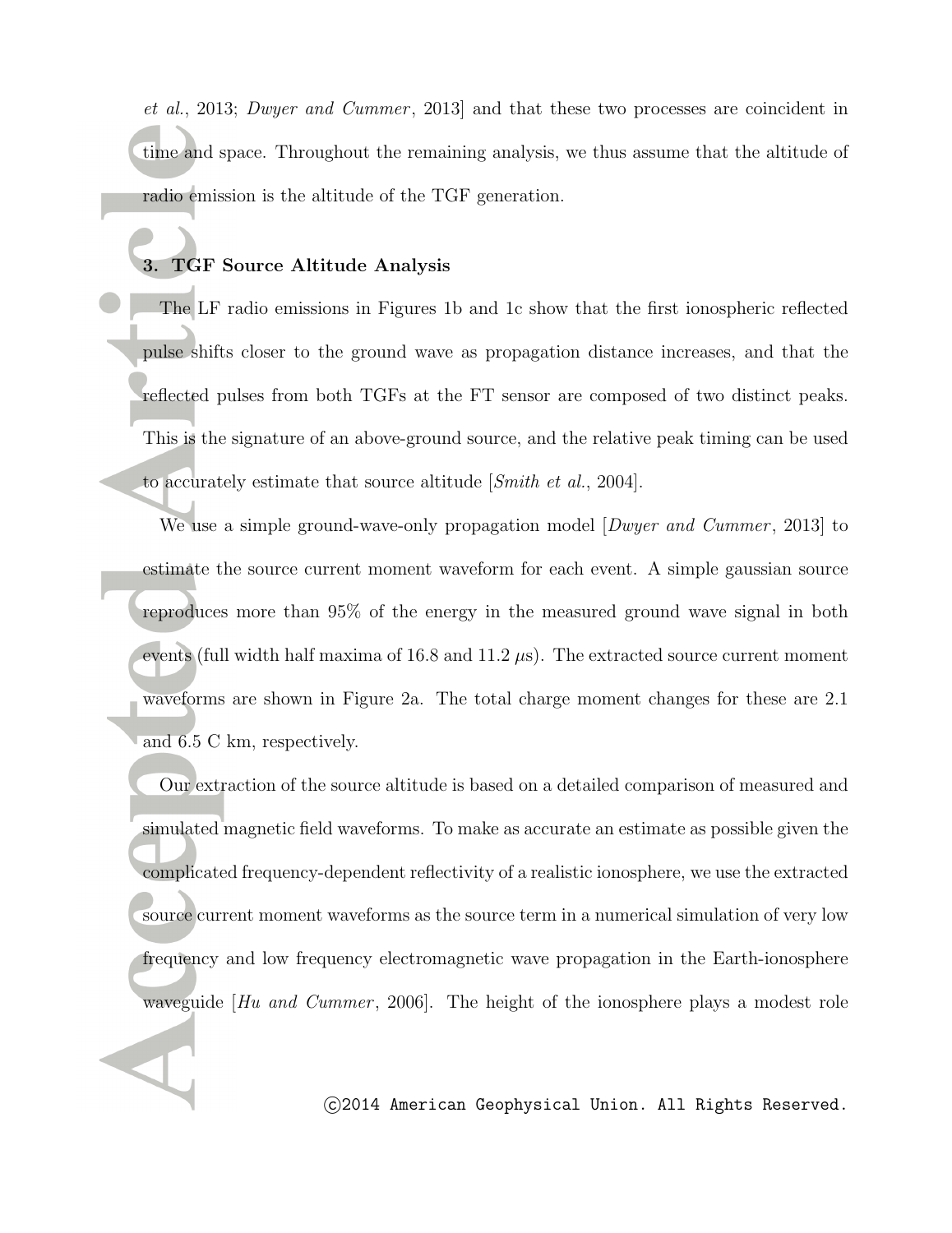in the relative timing of the two ionospherically reflected pulses and thus also must be estimated.

We assume a two-parameter exponential electron density profile [*Cummer et al.*, 1998], and for each event we vary the effective height parameter  $(h')$  in 1 km steps to match the relative timing of the ground and sky waves for the known propagation distance. This results in  $h' = 90$  and 92 km for TGF1 and TGF2, respectively, and simulations with these electron density profiles are used in the analysis. The measured and simulated fields for TGF1 and TGF2 are shown in Figure 2b and c, respectively, for an assumed source altitude of 12.0 km.

From simple geometric calculations using the distances involved, a shift in *h ′* of 1 km shifts the arrival time of both reflected pulses by approximately 2  $\mu$ s, and such a shift clearly moves the midpoint of the reflected pulses to visible disagreement with the data. Also, a 1 km change in h' changes the time difference between the two reflected pulses by 240 ns, which is equivalent to a source altitude change of 120 meters. This is much smaller than the uncertainty due to measurement noise (see Section 4), so any uncertainties in h<sup>'</sup> tuning do not affect the final measurements. The good agreement confirms that the observed pair of pulses  $100-140$   $\mu$ s after the ground wave are the ionospheric reflections of the sources shown in Figure 2a.

Figures 3a and b show, for TGF1 and TGF2, respectively, the simulated ionospherically reflected pulse pair waveform as a function of source altitude from 10.0 to 15.0 km, overlaid on the measurements. In both cases, as the source altitude increases, the pulse separation increases, and the relative amplitude of individual peaks also changes from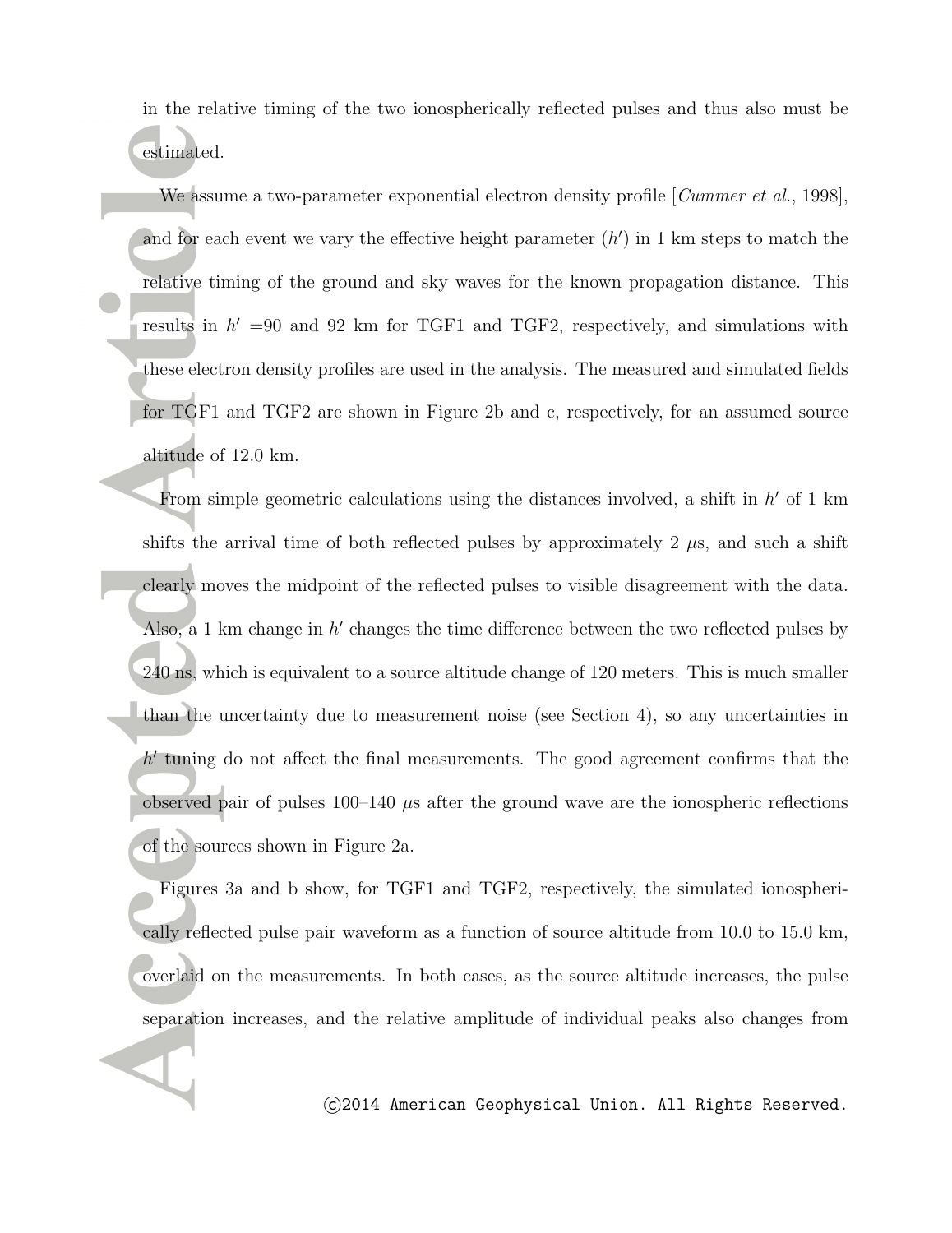mutual interference. These differences are sufficient to constrain the source altitude of the TGF-associated pulse. Visual inspection suggests that a source between 11 and 12 km appears to be the best fit in each case.

To estimate the source altitude more precisely, we calculate the normalized cross correlation peak of the measured and simulated waveforms (normalized by the product of the 2-norm of each so that perfect agreement is unity) as a function of source altitude with 0.5 km resolution, and then interpolate to 0.1 km resolution. This gives the same curve that would be obtained with 0.1 km resolution simulations but at lower computational cost. These curves are shown in 3c, and for each the maximum normalized cross correlation gives the best fit source altitude. This is 11.9 km for TGF1, and 11.8 km for TGF2. That these two events, two years apart, resulted in nearly identical source altitudes is certainly at least in part coincidence, as the altitudes of these two storms were almost identical (which is discussed in Section 5). Nevertheless, it suggests the possibility that there may be a "sweet spot" for TGF generation, above which the strong electric fields needed for TGF production do not occur, and below which there is too much atmospheric attenuation of the gamma ray beam to be detected on orbit.

#### **4. Altitude Measurement Uncertainty**

The uncertainty in these altitude measurements plays a critical role in their interpretation. We estimate the measurement uncertainty through the following Monte Carlo procedure. We create thousands of synthetic "data" waveforms by adding noise realizations to a noiseless FDTD-simulated waveform produced using a known source altitude (12.5 km in this case). The statistical parameters of the power spectrum of this noise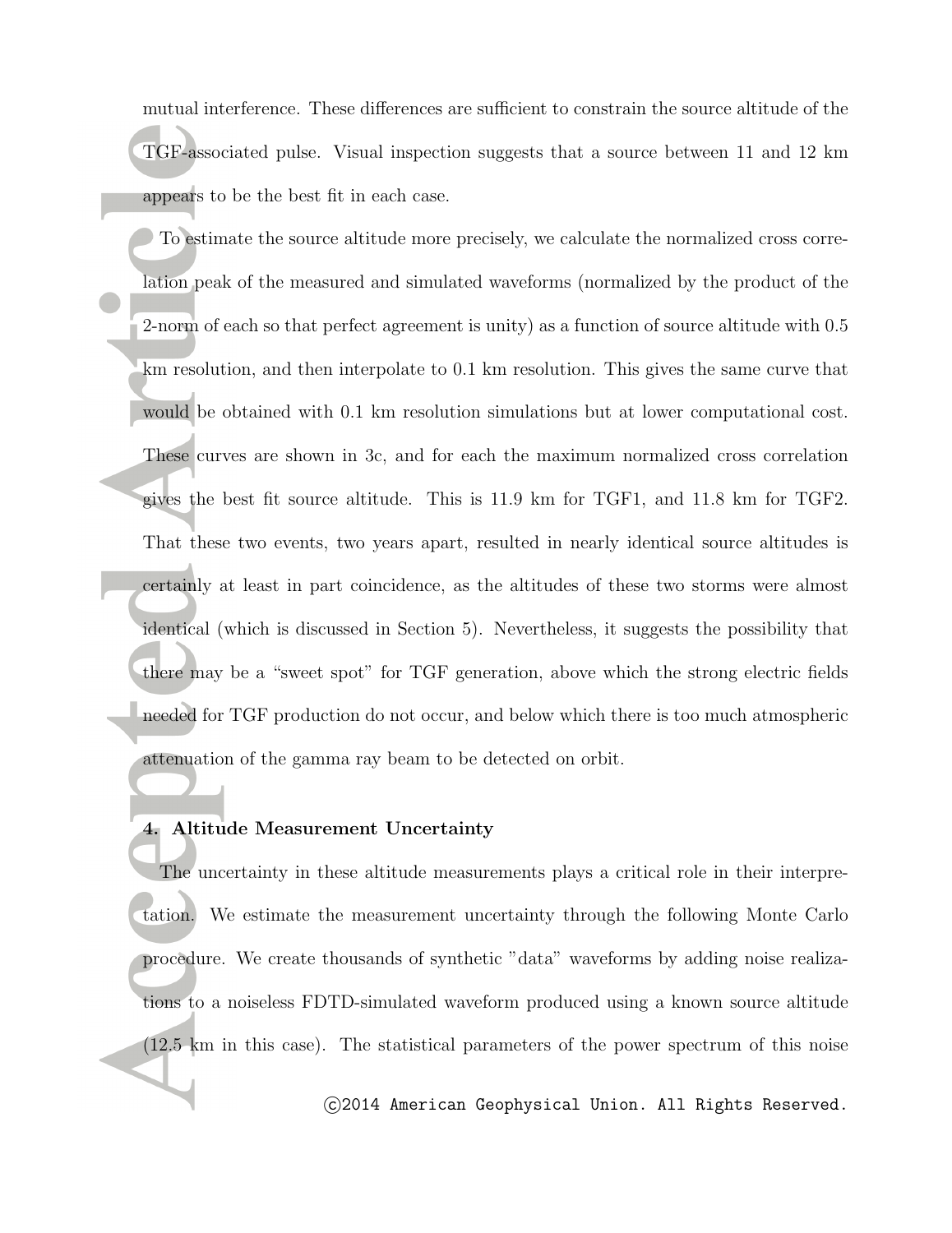are chosen to be consistent with the observed noise computed by subtracting the best fit simulations from the two measured signals (as in Figure 3a and b). The noise amplitude is varied in these realizations so that the synthetic data waveforms span a wide range of signal to noise ratio (SNR) to fully quantify the relationship between noise and altitude uncertainty. We then run our data analysis procedure on the synthetic data to find the source altitude that maximizes the cross correlation between the synthetic data and the variable altitude, noise-free simulations. This yields thousands of simulated source altitude errors (since the source altitude of the simulated data is known to be 12.5 km in each case).

The source altitude error is expected to depend on the SNR in the synthetic data and on the propagation distance. We perform the calculations that follow for a propagation distance of 600 km, which we have confirmed gives uncertainties effectively identical (within a few tens of meters) to those for the true propagation distances of 557 and 632 km. Significantly longer or shorter propagation distances would require additional analysis. We organize the simulated errors as a function of the maximum normalized cross correlation between the synthetic data and altitude-variable simulations. This cross correlation maximum is directly related to SNR and, importantly, is known for the two real TGFs analyzed here (see Figure 3c). We bin the synthetic source altitude errors according to maximum cross correlation (and thus SNR) in bins that are 0.02 units wide, i.e. 0.98 to 1.0, 0.97 to 0.99, etc. Each bin then contains a statistical distribution of altitude errors for a narrow range of SNR. We then define the altitude uncertainty at a fixed SNR as the standard deviation of these altitude errors within a single SNR bin. Figure 4a shows 6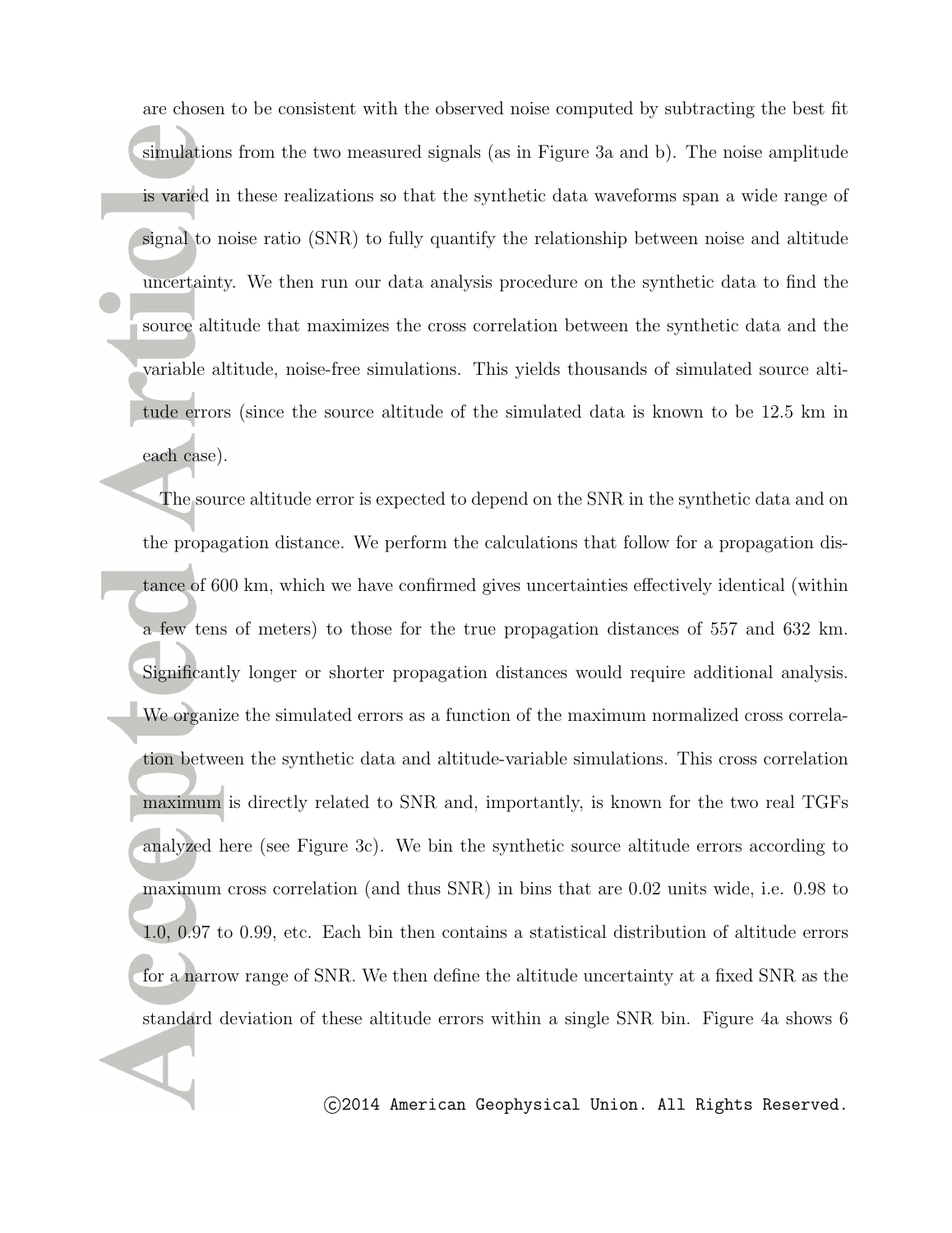realizations of noisy synthetic data with a maximum cross correlation close to 0.97. Note the similarity of this synthetic data to the real data for TGF2 shown in Figure 2c, which has the same maximum cross correlation.

As an example, Figure 4b shows a histogram of the altitude error computed from more than 4400 synthetic data waveforms with maximum cross correlation of  $0.97 + -0.01$ . This is thus the expected altitude uncertainty distribution for this relatively high maximum cross correlation (and thus high SNR), and the standard deviation of this distribution is the altitude uncertainty for a maximum cross correlation of 0.97. The overall altitude uncertainty versus maximum cross correlation maximum is shown in Figure 4c. As expected, the altitude uncertainty increases as the cross correlation maximum decreases (and thus SNR decreases). The two TGFs analyzed here yielded cross correlation maxima of 0.88 and 0.97 (see Figure 3c), which are marked on Figure 4. We thus estimate the altitude measurement uncertainty to be  $+/- 860$  meters for TGF1, and  $+/- 420$  meters for TGF2.

#### **5. Implications and Conclusions**

Supporting measurements are consistent with previous observations and place the measured altitudes in the contexts of the originating storm. Radar scans of the two storms at the source locations reveal enhanced echo tops (18 dBz reflectivity) of approximately 13.5 km altitude in the vicinity of the TGF in both cases. Lower resolution satellite infrared images show cloud top temperatures at the TGF source regions of –60 to –65*◦*C, indicating cloud tops of 13–13.5 km altitude according to local soundings. These storm altitudes are notably similar to those associated with a TGF over the United States [*Lu*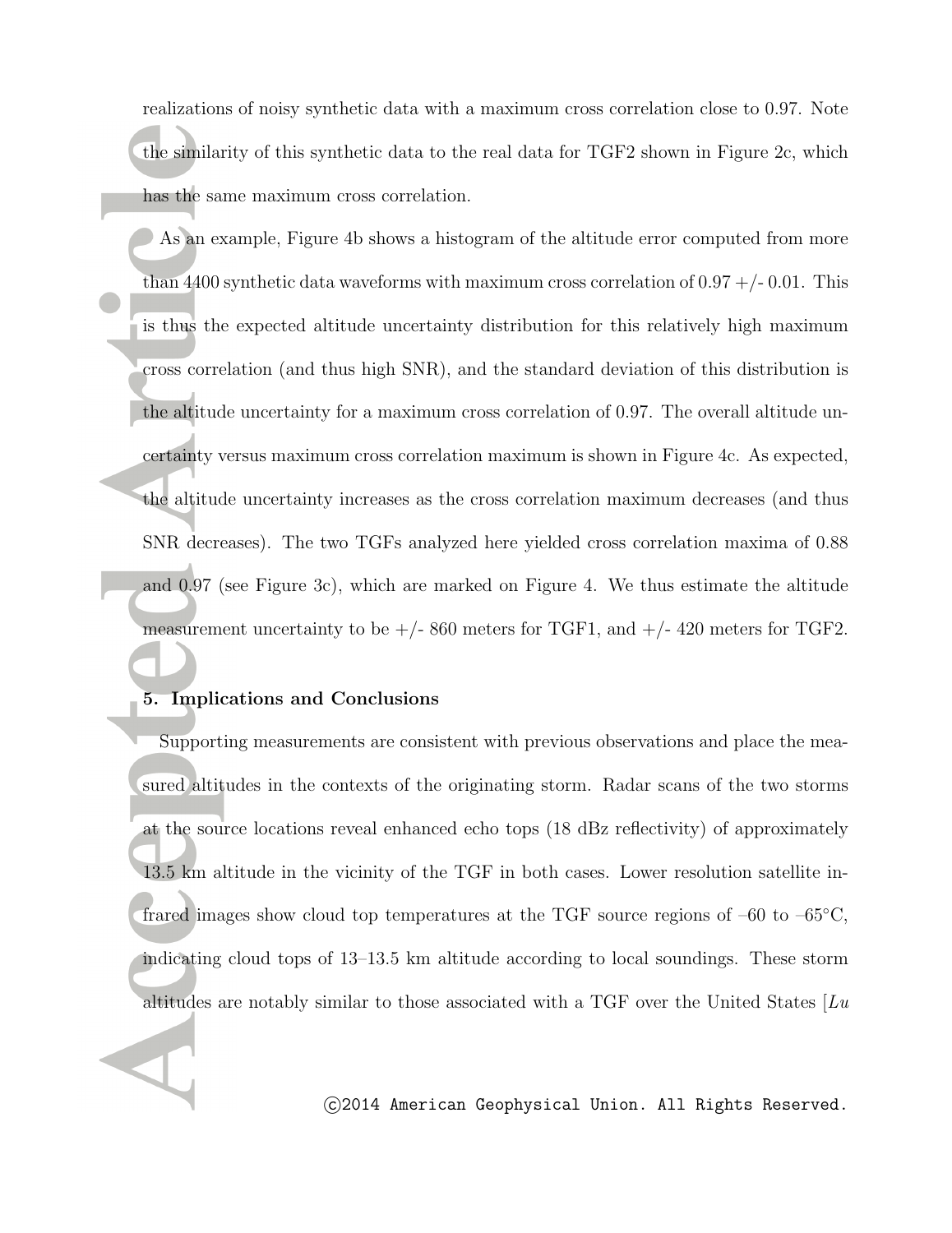*et al.*, 2010]. The very similar storm altitudes here are at least partly responsible for the nearly identical TGF source altitudes found for these two events.

The only lightning development stage that has been connected definitively to TGF generation is the initial upward propagating in-cloud leader, and TGFs occur during the leader ascent before reaching its maximum altitude [*Shao et al.*, 2010; *Lu et al.*, 2010] . Previous observations of upward leaders have placed the top leader altitude near 20 to 25 dBZ radar reflectivity [*Lu et al.*, 2011], which is 13–14 km altitude for the two storms here. Thus the measured TGF source altitudes of  $11.8 \pm 0.4$  km and  $11.9 \pm 0.9$  km are, even with the uncertainties, in the region between the main charge centers where high electric fields are likely to be, and that the TGFs are generated while the upward propagating in-cloud leader is still ascending.

The source altitude constraints the intrinsic brightness of the TGF source. Modeling has shown that typical TGF on-orbit fluences require  $2 \times 10^{17}$  runaway electrons in the source region, assuming a 15 km source altitude [*Dwyer and Smith*, 2005]. Moving the source down to 12 km requires upward scaling of the energetic source electrons by a factor of about 5 [*Dwyer and Smith*, 2005; *Carlson et al.*, 2007; *Hansen et al.*, 2013], and typical TGFs thus require approximately  $10^{18}$  runaway electrons in the source region (assuming a high field region of several hundred meters in length [*Dwyer and Cummer* , 2013]) and a comparable number of gamma rays. This shows that TGFs can occur at aircraft altitudes, and an intrinsically brighter source increases the possibility of significant radiation doses close to or in the source region [*Dwyer et al.*, 2010].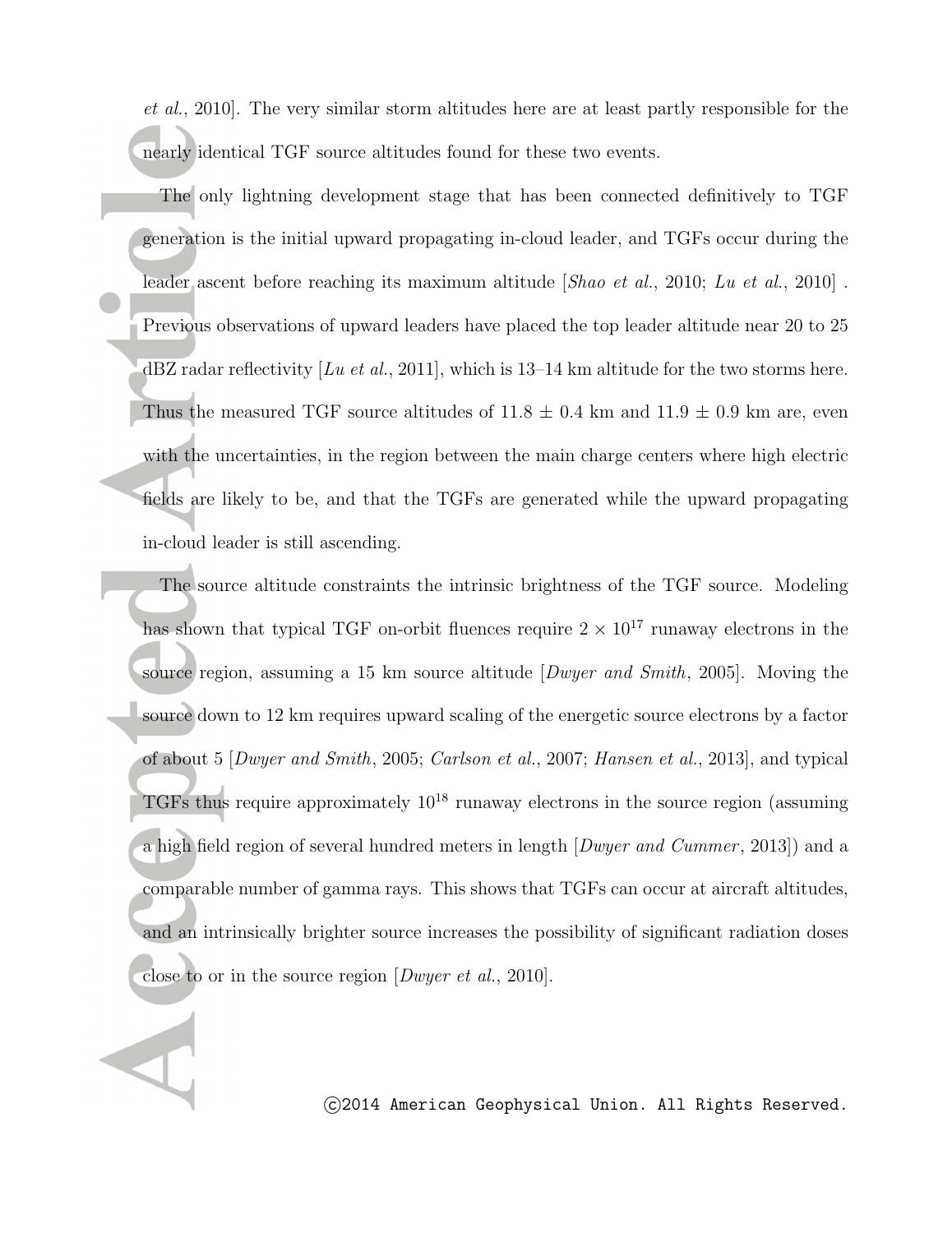There are also some interesting implications of the TGF-associated current moment waveforms shown in Figure 2a. We reemphasize that the two events analyzed here were selected based on criteria that favor high peak current moment TGF-associated signals. Nevertheless, their timing confirms that they are produced during the TGF-generating electron acceleration process, and thus are likely to have been generated by the RREA process, not a traditional lightning process. The relationship between the peak extracted current moment and NLDN-reported peak current for TGF1 (117 kA km and 120 kA) suggests that TGF2 (542 kA km) would have been reported by the NLDN as a *>*500 kA peak current event.

NLDN peak current estimates are computed from a distance-dependent scaling of the peak radiated field magnitude [*Cummins and Murphy*, 2009], and thus a reported 500 kA NLDN peak current event generates the same peak radiated field regardless of whether it is an in-cloud event or a cloud-to-ground stroke. Thus both of these TGFs, and particularly TGF2, radiate intensely enough to create elves, which are high altitude (about 90 km) optical emissions generated by nonlinear processes excited by a strong lightning-generated electromagnetic pulse in the ionosphere [*Inan et al.*, 2010]. Moreover, the largest peak lightning currents measured by any method are on the order of several hundred kA, and this means that the TGF-generating process may be capable of generating the some of highest lightning-associated peak currents on the planet despite being a non-traditional lightning process.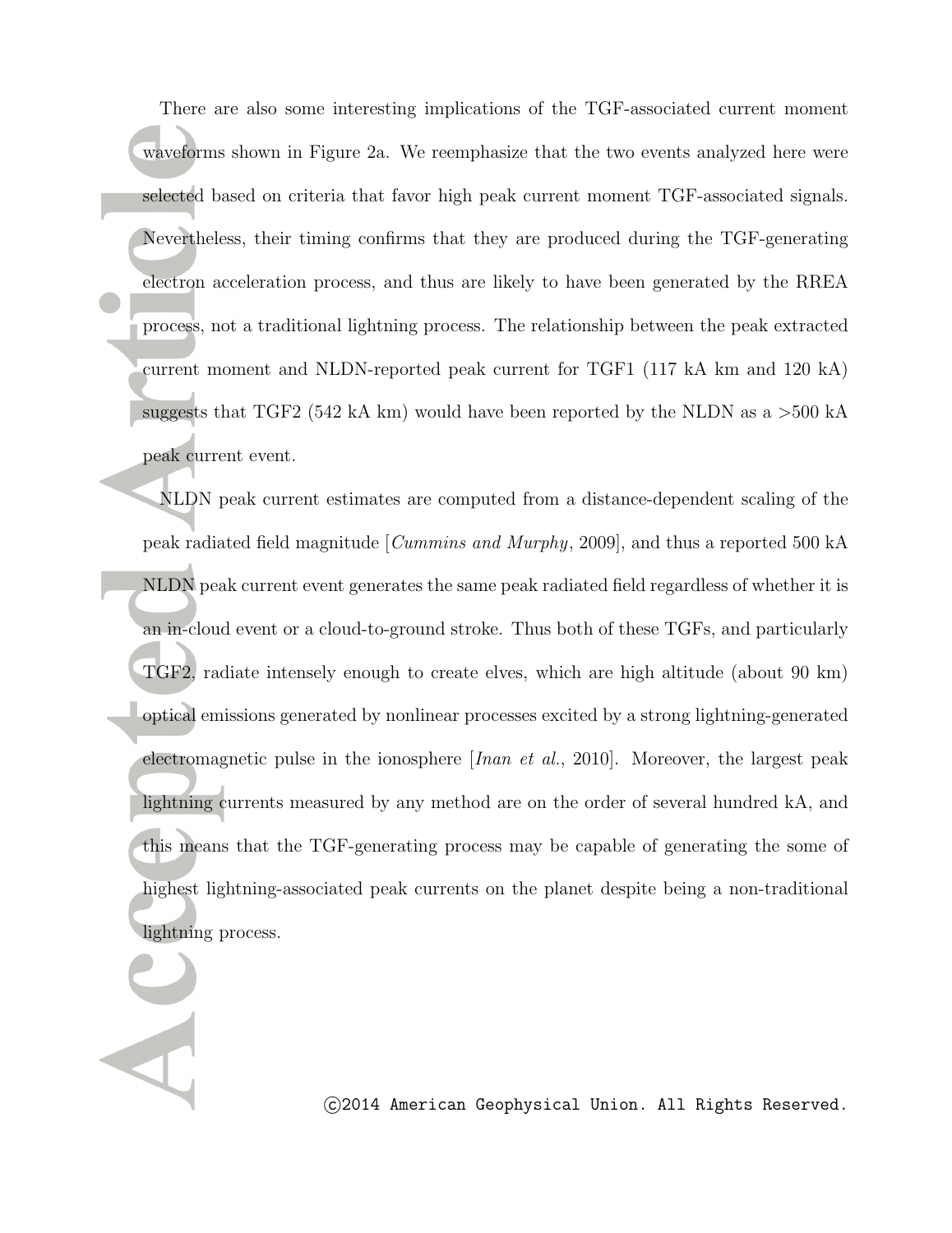#### **Acknowledgments**

The authors would like to acknowledge support from the National Science Foundation Dynamic and Physical Meteorology program through grant ATM-1047588 and the DARPA Nimbus program through grants HR0011-10-1-0059 and HR0011-10-1-0061. We thank Eric Cramer (Florida Institute of Technology) and Sumedhe Karunarathne (University of Mississippi) for leading the operation of the LF radio sensors used in this work. We thank Ken Cummins (Vaisala, Inc.) and Stan Heckman (Earth Networks, Inc.) for providing lightning geolocation data and analysis. We thank Lisa Gibby (Jacobs Technology), Matthew Stanbro (UA Huntsville) and Ger Fitzpatrick, Suzanne Foley, Sheila McBreen and Dave Tierney (Univ. College Dublin) for quickly finding TGFs in the GBM data.

Fermi GBM data are publicly available through the Fermi Science Support Center. LF radio data for the two events analyzed here are available by request (cummer@ee.duke.edu). The numerical simulations used in the data interpretation are described in detail by *Hu and Cummer* [2006].

## **References**

- Barrington-Leigh, C. P., and U. S. Inan (1999), Elves triggered by positive and negative lightning discharges, *Geophys. Res. Lett.*, *26* (6), 683–686.
- Briggs, M. S., et al. (2010), First results on terrestrial gamma ray flashes from the Fermi Gamma-ray Burst Monitor, *J. Geophys. Res.*, *115* (A14), A07,323, doi: 10.1029/2009JA015242.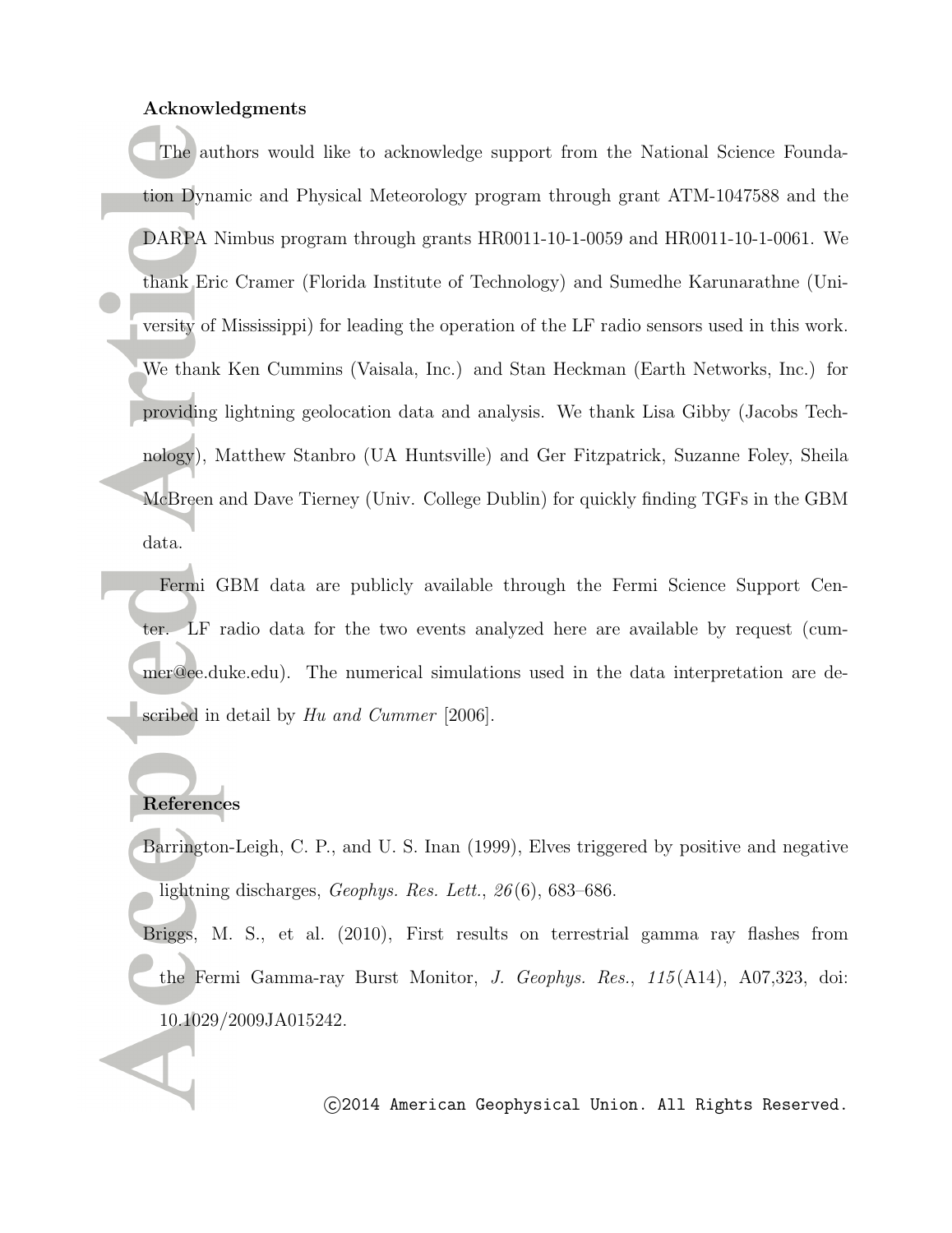Briggs, M. S., et al. (2011), Electron-positron beams from terrestrial lightning observed with Fermi GBM, *Geophys. Res. Lett.*, *38*, L02,808, doi:10.1029/2010GL046259.

- Briggs, M. S., et al. (2013), Terrestrial gamma-ray flashes in the Fermi era: Improved observations and analysis methods, *Journal of Geophysical Research (Space Physics)*, *118*, 3805–3830, doi:10.1002/jgra.50205.
- Carlson, B. E., N. G. Lehtinen, and U. S. Inan (2007), Constraints on terrestrial gamma ray flash production from satellite observation, *Geophys. Res. Lett.,* , *34*, L08809, doi: 10.1029/2006GL029229.
- Celestin, S., W. Xu, and V. P. Pasko (2012), Terrestrial gamma ray flashes with energies up to 100 MeV produced by nonequilibrium acceleration of electrons in lightning, *Journal of Geophysical Research (Space Physics)*, *117*, A05315, doi:10.1029/2012JA017535.
- Chilingarian, A., et al. (2010), Ground-based observations of thunderstorm-correlated fluxes of high-energy electrons, gamma rays, and neutrons, *Phys. Rev. D*, *82* (4), 043009, doi:10.1103/PhysRevD.82.043009.
- Connaughton, V., et al. (2013), Radio signals from electron beams in terrestrial gamma ray flashes, *Journal of Geophysical Research (Space Physics)*, *118*, 2313–2320, doi: 10.1029/2012JA018288.
- Cummer, S. A., U. S. Inan, and T. F. Bell (1998), Ionospheric *D* region remote sensing using VLF radio atmospherics, *Radio Sci.*, *33* (6), 1781–1792.
- Cummer, S. A., Y. Zhai, W. Hu, D. M. Smith, L. I. Lopez, and M. A. Stanley (2005), Measurements and implications of the relationship between lightning and terrestrial gamma ray flashes, *Geophys. Res. Lett.*, *32*, doi:10.1029/2005GL022778.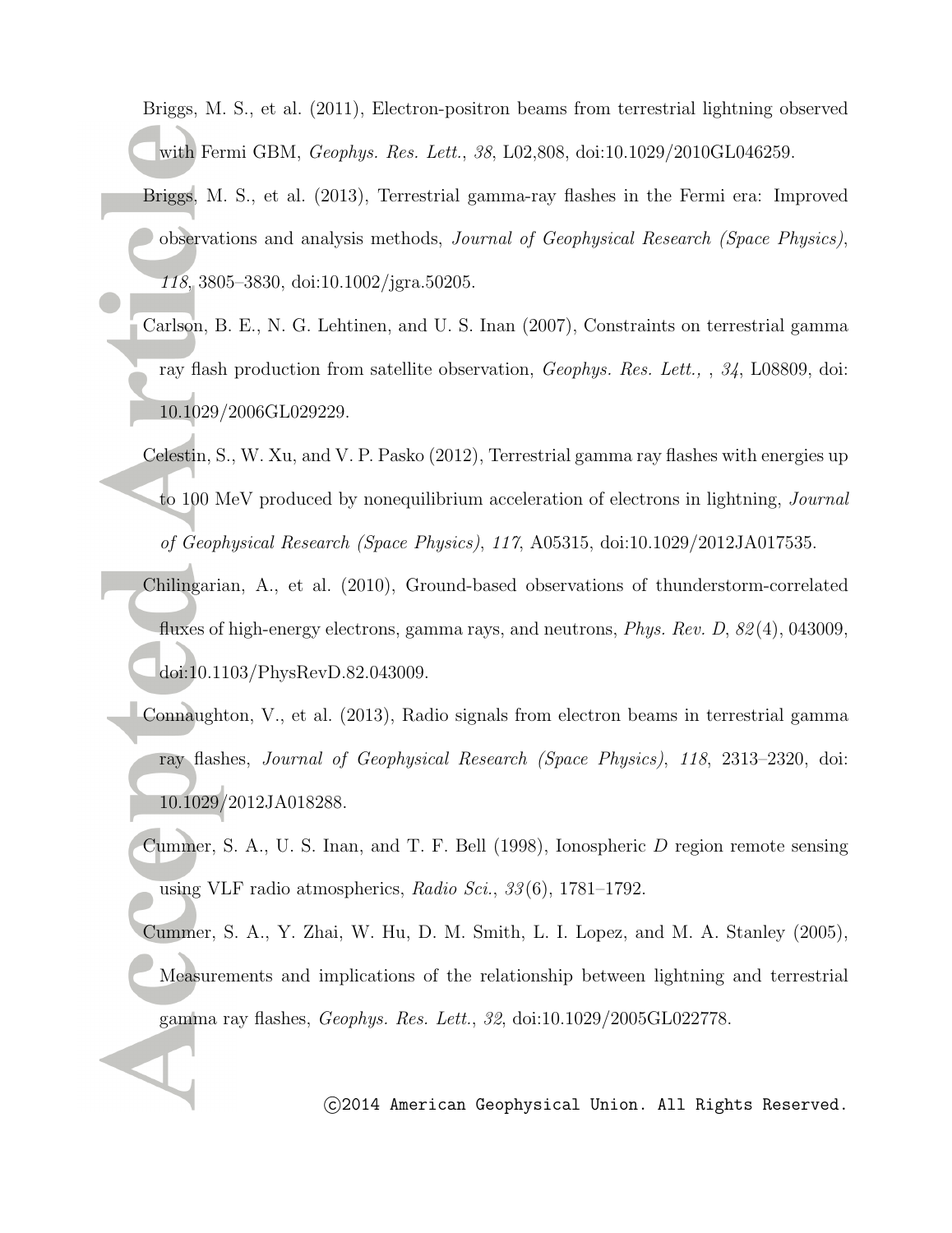Cummer, S. A., G. Lu, M. S. Briggs, V. Connaughton, S. Xiong, G. J. Fishman, and J. R. Dwyer (2011), The lightning-TGF relationship on microsecond timescales, *Geophys. Res. Lett.,* , *38*, L14810, doi:10.1029/2011GL048099.

- Cummins, K. L., and M. J. Murphy (2009), An overview of lightning locating systems: History, techniques, and data uses, with an in-depth look at the U.S. NLDN, *IEEE Trans. EMC*, *51* (3), 499–518.
- Dwyer, J. R. (2008), Source mechanisms of terrestrial gamma-ray flashes, *J. Geophys. Res.*, *113* (D12), D10,103, doi:10.1029/2007JD009248.
- Dwyer, J. R. (2012), The relativistic feedback discharge model of terrestrial gamma ray flashes, *Journal of Geophysical Research (Space Physics)*, *117*, A02308, doi: 10.1029/2011JA017160.
- Dwyer, J. R., and S. A. Cummer (2013), Radio emissions from terrestrial gammaray flashes, *Journal of Geophysical Research (Space Physics)*, *118*, 3769–3790, doi: 10.1002/jgra.50188.
- Dwyer, J. R., and D. M. Smith (2005), A comparison between Monte Carlo simulations of runaway breakdown and terrestrial gamma-ray flash observations, *Geophys. Res. Lett.*, *32*, L22,804, doi:10.1029/2005GL023848.
- Dwyer, J. R., B. W. Grefenstette, and D. M. Smith (2008), High-energy electron beams launched into space by thunderstorms, *Geophys. Res. Lett.*, *35*, L02,815, doi: 10.1029/2007GL032430.
- Dwyer, J. R., D. M. Smith, M. A. Uman, Z. Saleh, B. Grefenstette, B. Hazelton, and H. K. Rassoul (2010), Estimation of the fluence of high-energy electron bursts pro-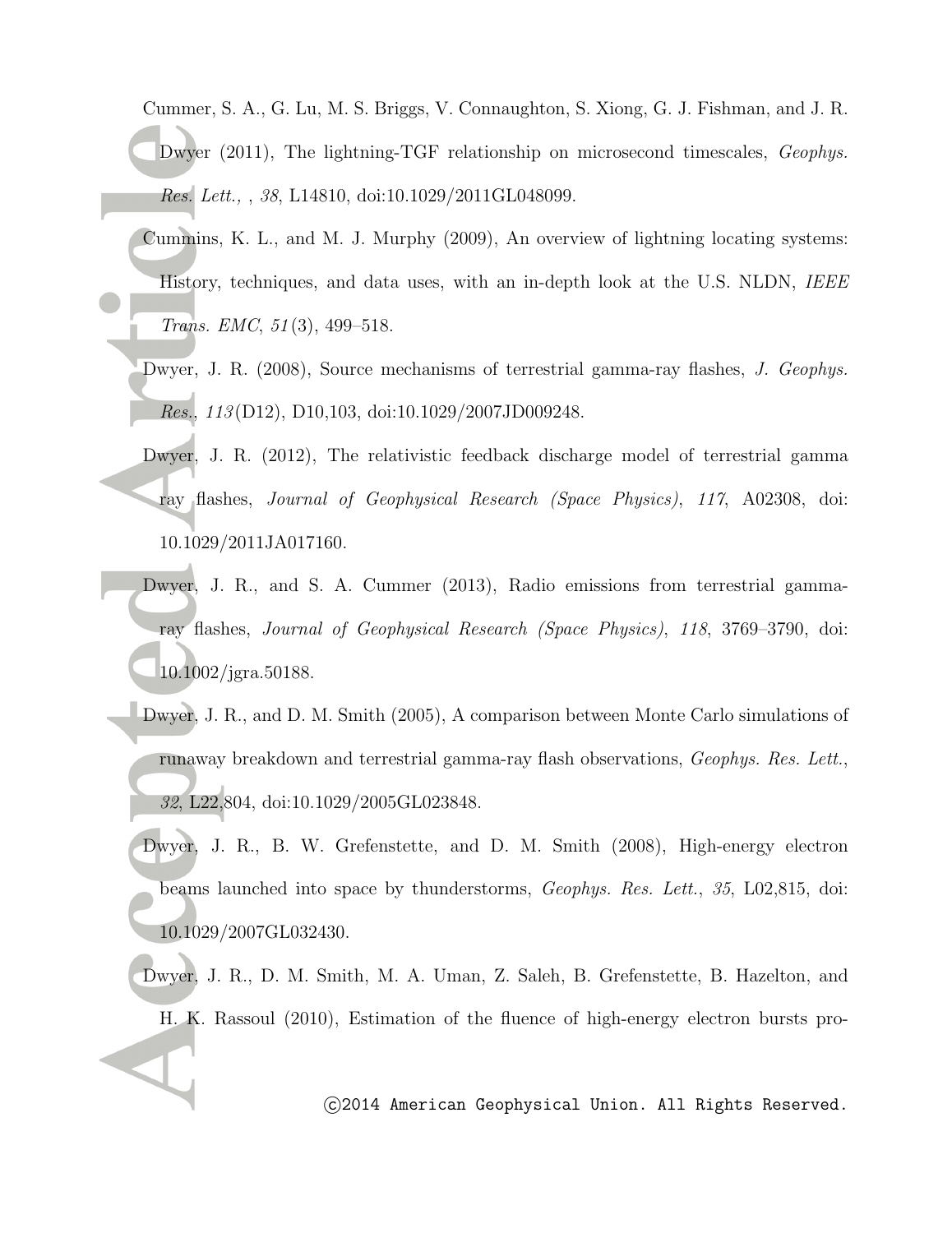duced by thunderclouds and the resulting radiation doses received in aircraft, *Journal of Geophysical Research (Atmospheres)*, *115*, D09206, doi:10.1029/2009JD012039.

- Dwyer, J. R., D. M. Smith, and S. A. Cummer (2012), High-Energy Atmospheric Physics: Terrestrial Gamma-Ray Flashes and Related Phenomena, *Space Sci. Rev.*, *173*, 133–196, doi:10.1007/s11214-012-9894-0.
- Fishman, G. J., et al. (1994), Discovery of intense gamma-ray flashes of atmospheric origin, *Science*, *264* (5163), 1313–6.
- Gjesteland, T., N. Østgaard, P. H. Connell, J. Stadsnes, and G. J. Fishman (2010), Effects of dead time losses on terrestrial gamma ray flash measurements with the Burst and Transient Source Experiment, *Journal of Geophysical Research (Space Physics)*, *115*, A00E21, doi:10.1029/2009JA014578.
- Gurevich, A. V., G. M. Milikh, and R. Roussel-Dupre (1992), Runaway electron mechanism of air breakdown and preconditioning during a thunderstorm, *Physics Letters A*, *165*, 463–468.
- Hansen, R. S., N. ØStgaard, T. Gjesteland, and B. Carlson (2013), How simulated fluence of photons from terrestrial gamma ray flashes at aircraft and balloon altitudes depends on initial parameters, *Journal of Geophysical Research (Space Physics)*, *118*, 2333–2339, doi:10.1002/jgra.50143.
	- Hu, W., and S. A. Cummer (2006), An FDTD model for low and high altitude lightninggenerated EM fields, *IEEE Trans. Antennas Propagat.*, *54* (5), 1513–1522.
	- Inan, U. S., S. A. Cummer, and R. A. Marshall (2010), A survey of ELF and VLF research on lightning-ionosphere interactions and causative discharges, *Journal of Geophysical*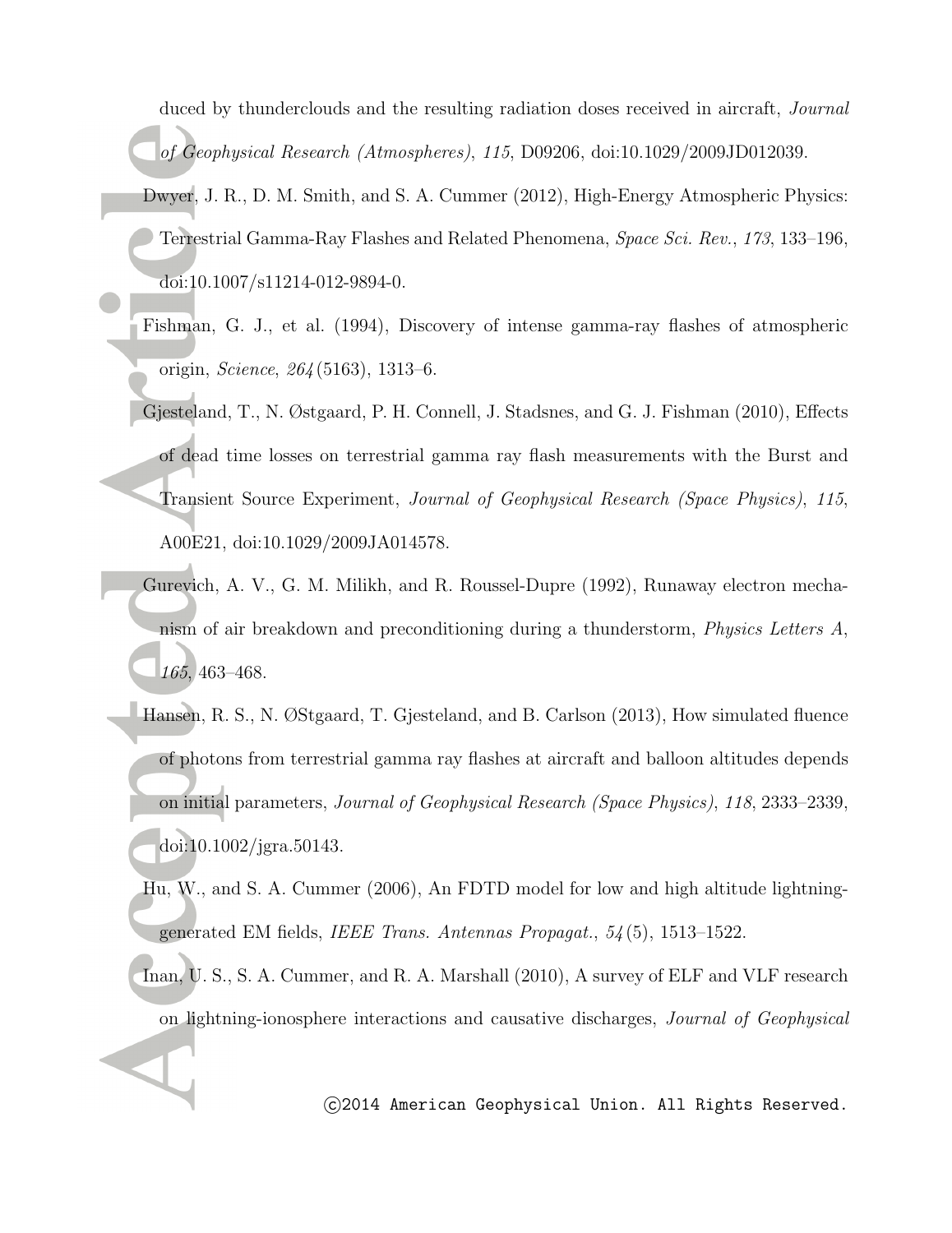*Research (Space Physics)*, *115*, A00E36, doi:10.1029/2009JA014775.

- Lu, G., et al. (2010), Lightning mapping observation of a terrestrial gamma-ray flash, *Geophys. Res. Lett.*, *37*, L11,806, doi:10.1029/2009GL038880.
- Lu, G., et al. (2011), Lightning development associated with two negative gigantic jets, *Geophys. Res. Lett.,* , *38*, L12801, doi:10.1029/2011GL047662.
- Marisaldi, M., et al. (2014), Properties of terrestrial gamma ray flashes detected by AGILE MCAL below 30 MeV, *Journal of Geophysical Research (Space Physics)*, *119*, 1337– 1355, doi:10.1002/2013JA019301.
- Østgaard, N., T. Gjesteland, R. S. Hansen, A. B. Collier, and B. Carlson (2012), The true fluence distribution of terrestrial gamma flashes at satellite altitude, *Journal of Geophysical Research (Space Physics)*, *117*, A03327, doi:10.1029/2011JA017365.
- Shao, X., T. Hamlin, and D. M. Smith (2010), A closer examination of terrestrial gamma-ray flash-related lightning processes, *J. Geophys. Res.*, *115* (A14), A00E30, doi: 10.1029/2009JA014835.
- Smith, D. A., M. J. Heavner, A. R. Jacobson, X. M. Shao, R. S. Massey, R. J. Sheldon, and K. C. Wiens (2004), A method for determining intracloud lightning and ionospheric heights from VLF/LF electric field records, *Radio Science*, *39*, RS1010, doi:10.1029/2002RS002790.
	- Smith, D. M., et al. (2011), The rarity of terrestrial gamma-ray flashes, *Geophys. Res. Lett.,* , *38*, L08807, doi:10.1029/2011GL046875.
- Stanley, M. A., X.-M. Shao, D. M. Smith, L. I. Lopez, M. B. Pongratz, J. D. Harlin, M. Stock, and A. Regan (2006), A link between terrestrial gamma-ray flashes and intra-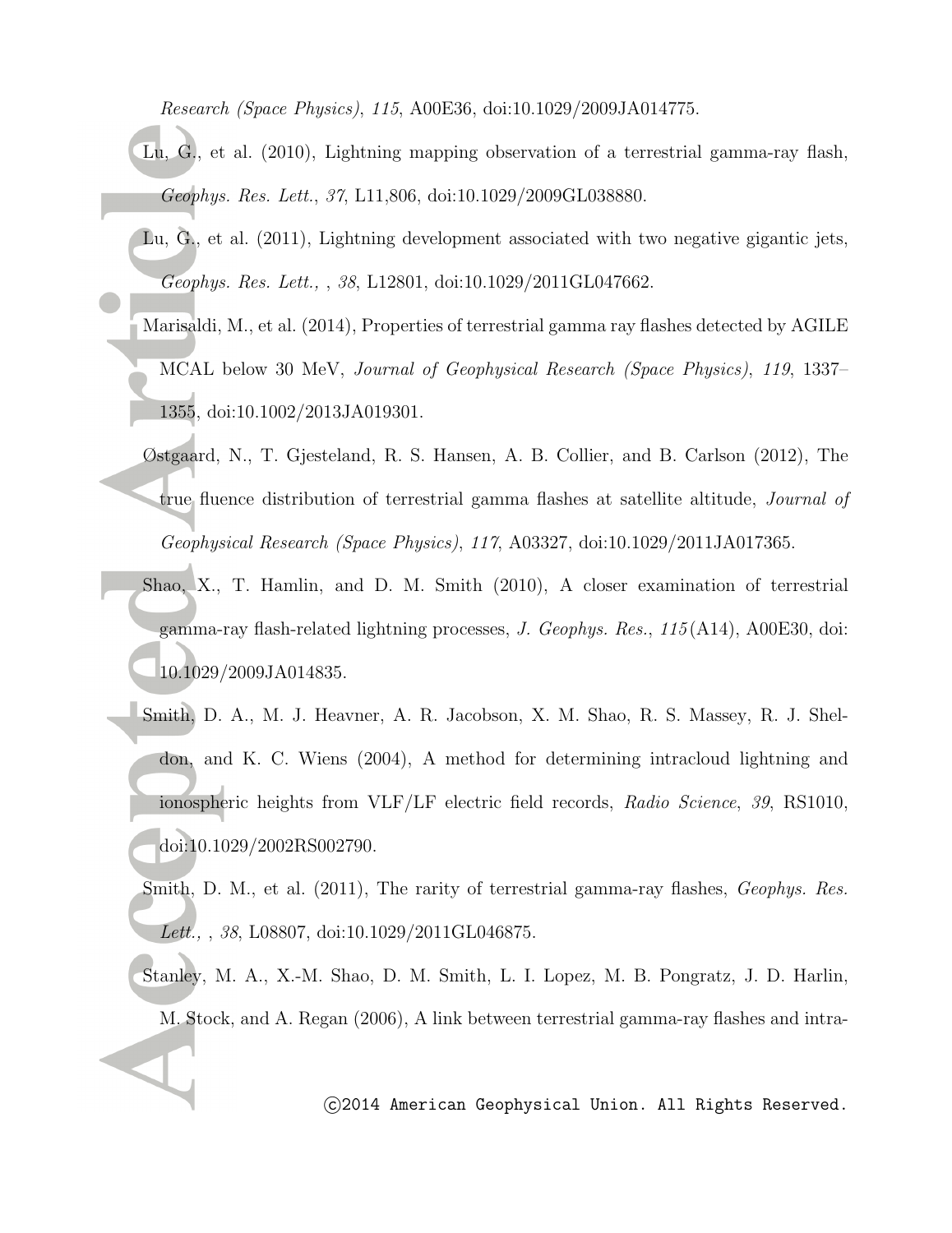cloud lightning discharges, *Geophys. Res. Lett.*, *33*, 6803–+, doi:10.1029/2005GL025537. Taranenko, Y., and R. Roussel-Dupré (1996), High altitude discharges and gamma-ray flashes: A manifestation of runaway air breakdown, *Geophys. Res. Lett.*, *23*, 571–574, doi:10.1029/95GL03502.

Acce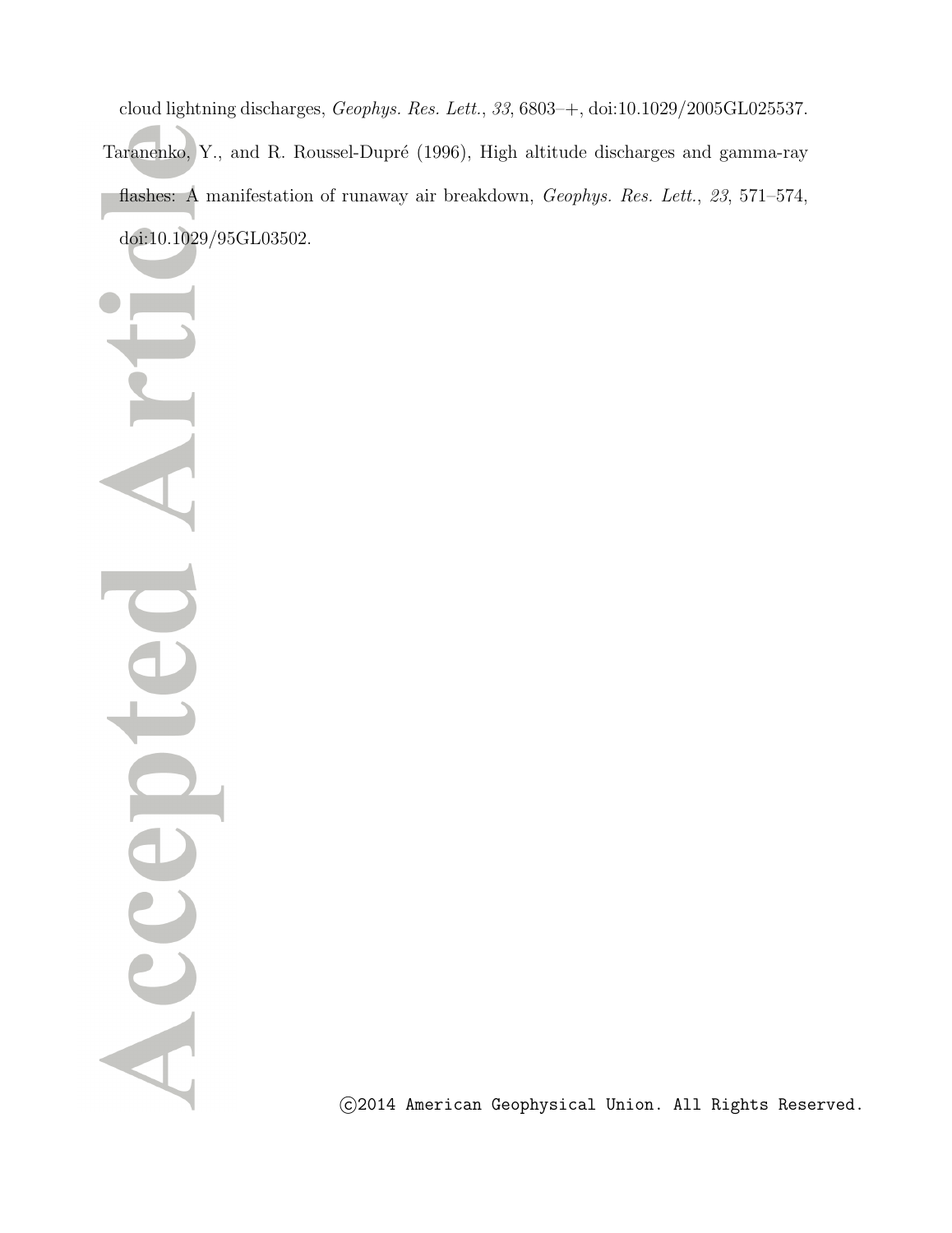

Figure 1. Overview and timing of the 2 TGFs. a: Map showing the locations of the TGF source regions, Fermi satellite footprints, and LF sensors. b: Recorded LF signals and GBM gamma ray arrival times for TGF1, back propagated to the source location. c: Recorded LF signals and GBM gamma ray arrival times for TGF2, back propagated to the source location.

ACC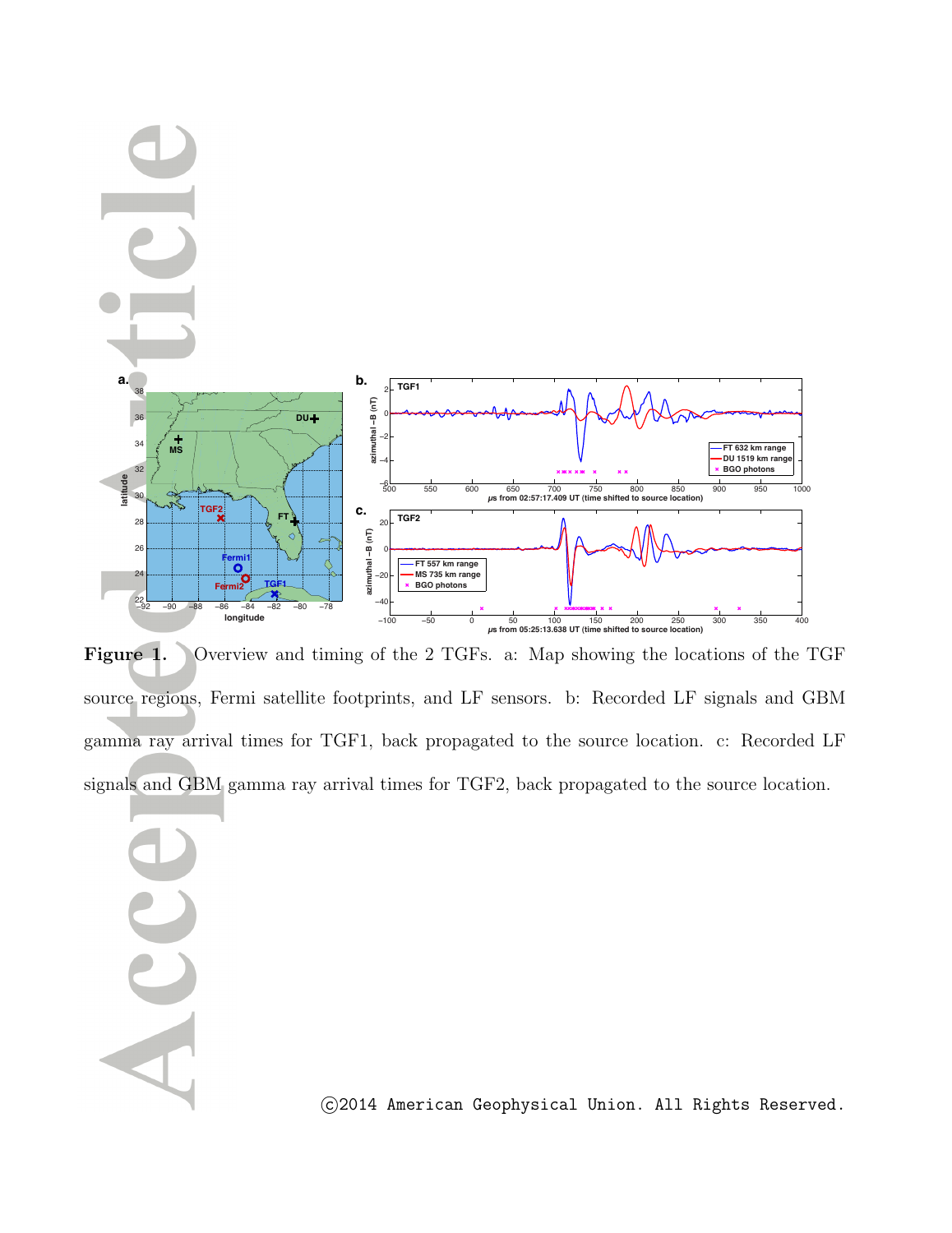

**Figure 2.** TGF waveforms and source current. a: Gaussian current moment waveforms that accurately reproduce the observed ground wave radio pulses. b: Agreement between the measured and simulated LF signal for TGF1 assuming a source altitude of 12.0 km, showing that the two later pulses are the expected ionospheric reflections. c: Agreement between the measured and simulated LF signal for TGF2 assuming a source altitude of 12.0 km, again showing that the two later pulses are the expected ionospheric reflections.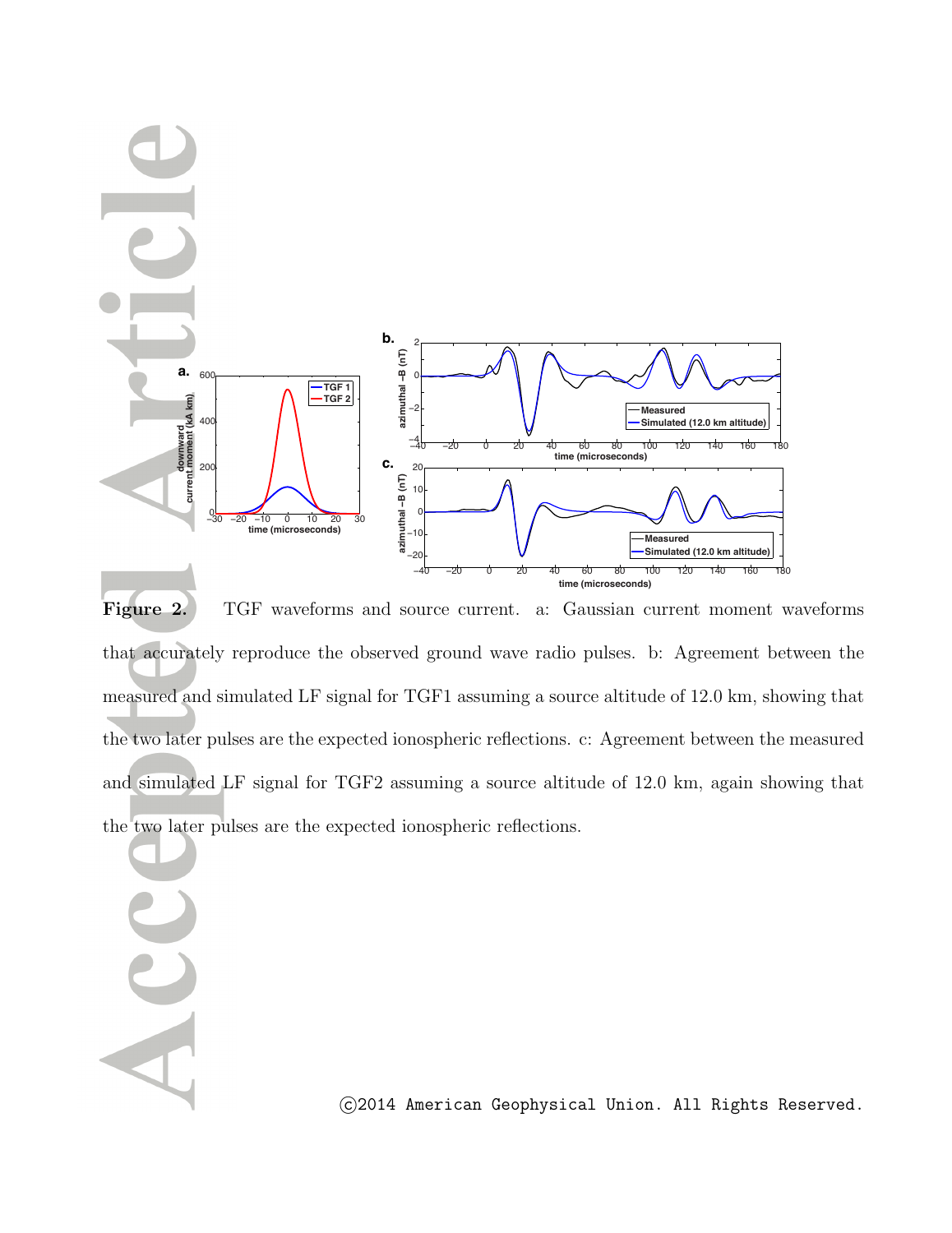

**Figure 3.** TGF source parameter extraction. a: Comparison between the measured and simulated ionospherically reflected signal for TGF1 as a function of source altitude, showing that the pulse separation can distinguish the source altitude. b: The same comparison for TGF2, again showing that the reflected pulse separation distinguishes the source altitude. c: The maximum cross correlation of the measured and simulated ionospherically reflected signal versus source altitude, for TGF1 and TGF2. The peaks are at 11.9 km for TGF1 and 11.8 km for TGF2.